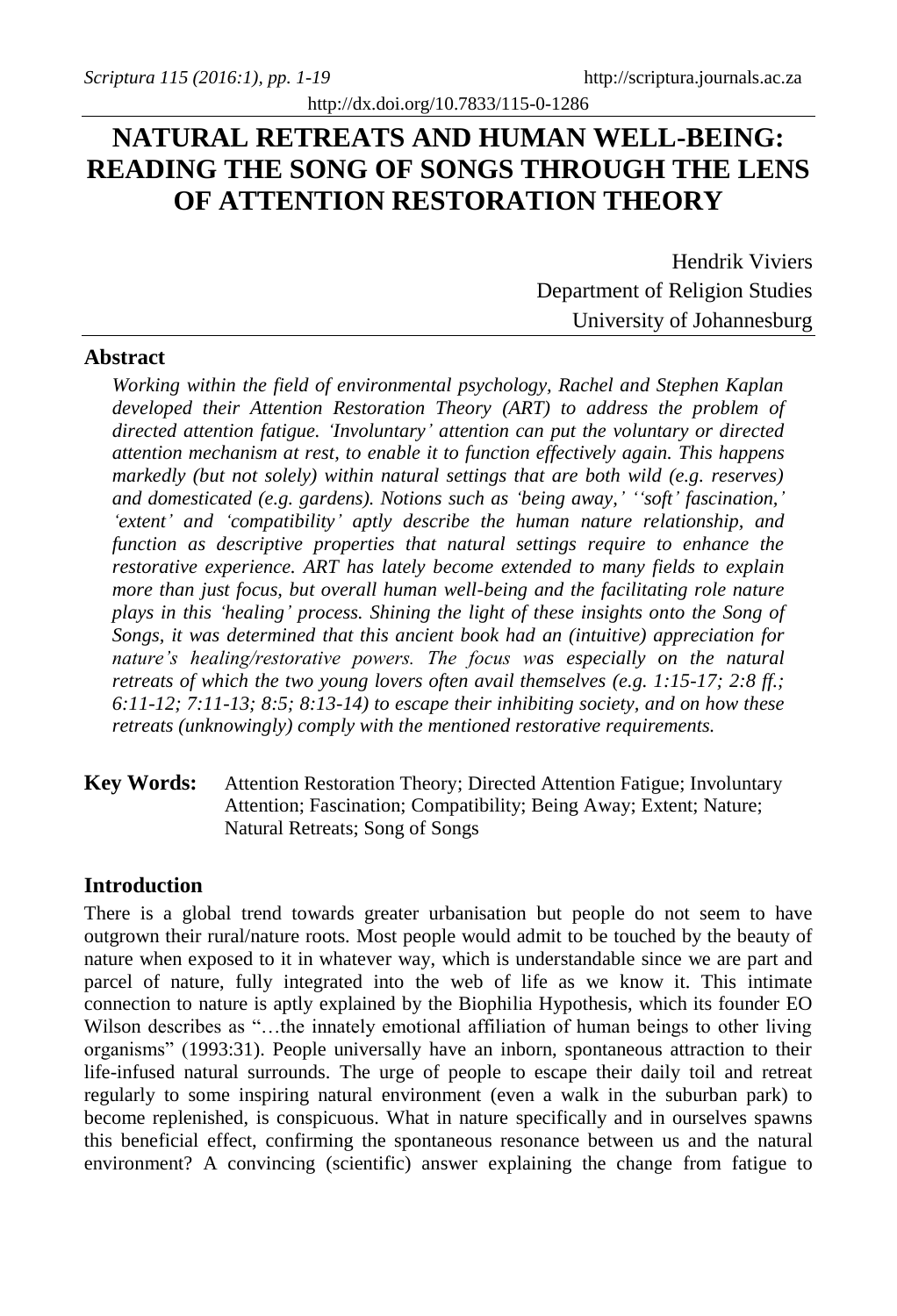replenishment with nature as 'partner,' comes from Attention Restoration Theory (hereafter ART). This theory offers a psychological perspective explaining some of the mind's mechanisms to become restored and ensure our overall well-being (see discussion below). ART builds on the Biophilia Hypothesis (Frumkin 2001:236) and becomes a concretisation thereof.<sup>2</sup> Where Biophilia represents a broad and general point of departure to emphasise the human bond with nature,  $ART<sup>3</sup>$  endeavours to explain the specifics of our mental abilities, what happens in the human mind when exposed to nature, enhancing our well-being. At the outset it must be emphasised that ART, as its name indicates, is more than just regaining our focus, which prompted its initial conceptualisation. The examples further on will show that its application nowadays in diverse fields includes our overall well-being (therefore also the specific formulation of this article's title), always with the spontaneous embracing of nature. With the help of nature our minds 'heal' us physically and emotionally to become well-adapted, happy and coping persons. Nature, however, cannot be just any piece of nature anywhere but needs to meet the properties of 'being away' (to be exposed to new cognitive content), compatibility (fit the purpose of being there), fascination (wonderment) and extent (rich in scope and content).

The realisation to become restored through nature is not something discovered only recently. Even the ancients experienced the replenishing effect of nature exposure, long before science supplied its theoretical and empirical foundations. Utilising the insights of ART, Thielen and Diller (s.a.) delved into history to show how gardens of old were crucial for learning and contemplation, and unknowingly met the requirements of ART. What did great thinkers such as the Greek and Roman philosophers Plato, Epicurus, Cicero and Pliny the Younger, 10-12<sup>th</sup> century Confucian thinkers at the Yuela Academy and more modern names from the English world like Desiderius Erasmus, Sir Isaac Newton and Arnold Toynbee have in common? Thielen and Diller show that their academies, schools, monasteries, libraries and laboratories were all adjacent to inspiring gardens: "…one of the preferred ways to learn, study, and find intellectual inspiration was through wandering in a villa or academy garden" (s.a.:8).

Might the ancient book of Song of Songs also reflect a similar appreciation for the replenishing value of nature, unknowingly confirming the insights of ART? The Song's principal metaphor has been aptly described by Landy (1983:31) as a 'rural retreat,' but from what did the two young lovers get away to become replenished? It is so that the Song is overwhelmingly, sometimes even naively concerned with the phenomenon of love, as if this is the only thing in life that matters. This can obviously be expected as we meet the two main characters 'besotted' with love (Exum 2005:6). All in the Song is, however, not idyllic. Even though the references in the Song to wine, milk, honey, oil and pomegranates might evoke paradise-like associations, these foods represent the standard agricultural products of Israel (Num 13:23), implying daily and cumbersome toil (Fontaine 2001:131).

 $\overline{a}$ 

<sup>1</sup> The timely emphasis on nature as a non-human 'partner', as a 'subject' with 'agency' in her own right is aptly demonstrated by Norman Habel in his recent Earth Bible commentary on Genesis 1-11. He describes *Adamah*  or Earth as "…a pivotal subject in the plot of the myth … God's partner in the creation of all life on Earth" (2011:48, 51). This is also the view of nature adopted in this article, even though I don't always explicitly indicate her as such.

<sup>&</sup>lt;sup>2</sup> The psychologist Stephen R Kellert (1993:42) represents another example of elaborating on the Biophilia Hypothesis's emphasis on nature for its cognitive, emotional, aesthetic and spiritual value. He emphasises several qualities of nature (e.g. utilitarian, naturalistic, ecologistic-scientific, aesthetic, symbolic, humanistic, moralistic, dominionistic, negativistic) that are shared globally.

<sup>&</sup>lt;sup>3</sup> Other informative psychological perspectives, e.g. developmental (Melson 2013) and emotional (Myers et al. 2004; Keltner & Haidt 2003) emphasise the human: nature bond in their own unique ways.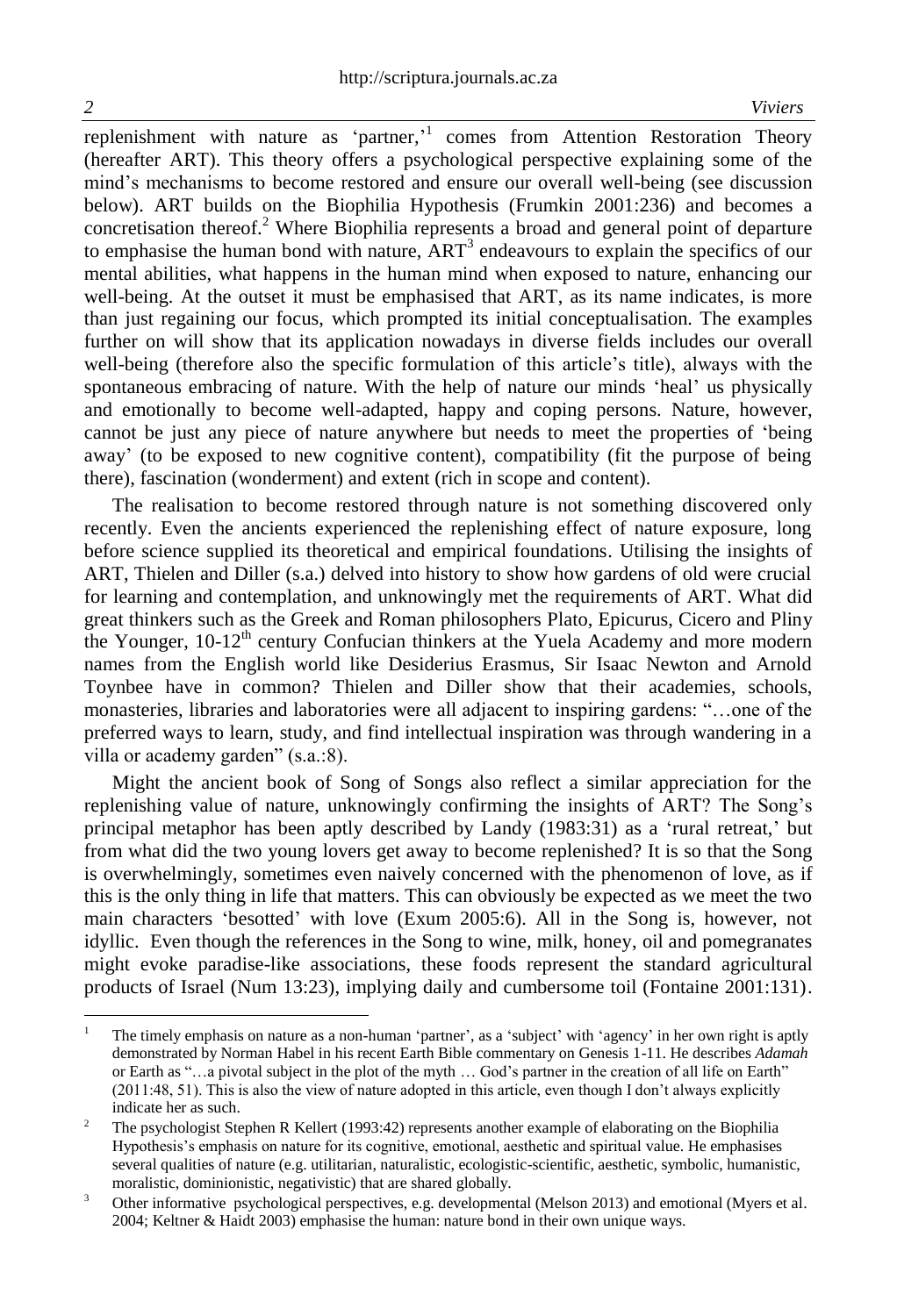The cultural patriarchal code is also unmistakably present in the Song, inhibiting the two lovers' movements and actions, especially those controlling the young woman. It is her brothers that confine her to the vineyards as a keeper (Song 1:5-6), almost matching their efforts to also keep her 'indoors', away from young male suitors (Song 8:8-10). A respectable woman needs to be indoors at night as she discovers when seeking her lover but gets beaten by the city guards (Song 5:2-8). She wishes for her lover to be a 'brother', to be able to kiss him in public and not be scorned (Song 8:1). Fontaine emphasises their need for privacy from the glaring, censoring eyes of their community. She speaks insightfully of their longing "to get away from it all" (2001:130) and herewith uses almost the exact same words of the first property of ART, namely 'being away', indicative of the ancient Song's intuitive grasp of some of the insights of this theory. These few comments indicate a fruitful breeding ground for boredom, tension, anxiety and stress and make the escape to nature to become replenished meaningful.<sup>4</sup> Even though the Song reflects a typical preindustrial (agricultural) society it does not differ in essence from a modern city where these same anxieties occur in work and living situations, urging urbanites to escape to nature (even a local park) to become refreshed to cope again, that what ART focuses on among other things. It therefore becomes an appropriate tool to analyse the Song and to take cognisance especially of a similar embracement of nature (and notable appreciation of the four properties mentioned) and its uplifting effects. As the Song does not elaborate on the causes of tension, because of its predominant interest in the phenomenon of love, it neither elaborates on the focused activities of the lovers after their natural retreats. These are assumed  $\mbox{(implied)}^5$  as the Song constantly meanders to and fro between mundane work/living space and sublime nature. What is clear already and will be elaborated on later is that nature in the Song becomes a safe haven to escape to, to enjoy love and life and to a limited extent, even contemplate on the gift of love.

In what follows the focus will first be on a rather lengthy explanation of ART to introduce this theory, followed by a reading of the Song through the lens of ART.

# **Attention Restoration Theory**

 $\overline{a}$ 

#### *What is Attention Restoration Theory?*

ART addresses the problem of directed attention fatigue. 'Involuntary' attention can put the voluntary or directed (psychological) attention mechanism at rest. This happens markedly (but not solely) within natural settings that are both wild (e.g. reserves) and domesticated (e.g. gardens). Cognitive depletion becomes substituted with cognitive restoration and leads to a replenished state of mind so as to function effectively. Notions such as 'being away,' "'soft' fascination," 'extent' and 'compatibility' aptly describe the human: nature relationship, and function as descriptive properties that natural settings require to enhance the restorative experience. This, in a nutshell, is what ART comprises. But where does it come from, has it been empirically verified and where does this research nowadays incline to?

This does not mean that only stressful situations drive the two lovers to nature; the sheer enjoyment of being young and in love is understandably also a positive motive to enjoy the beauty of nature, wherever and whenever.

<sup>&</sup>lt;sup>5</sup> One could argue that the reflection on love itself (Song 8:5-7), the only didactic/philosophical part in the Song and regarded by many as its climax, is an example of 'focused' activity.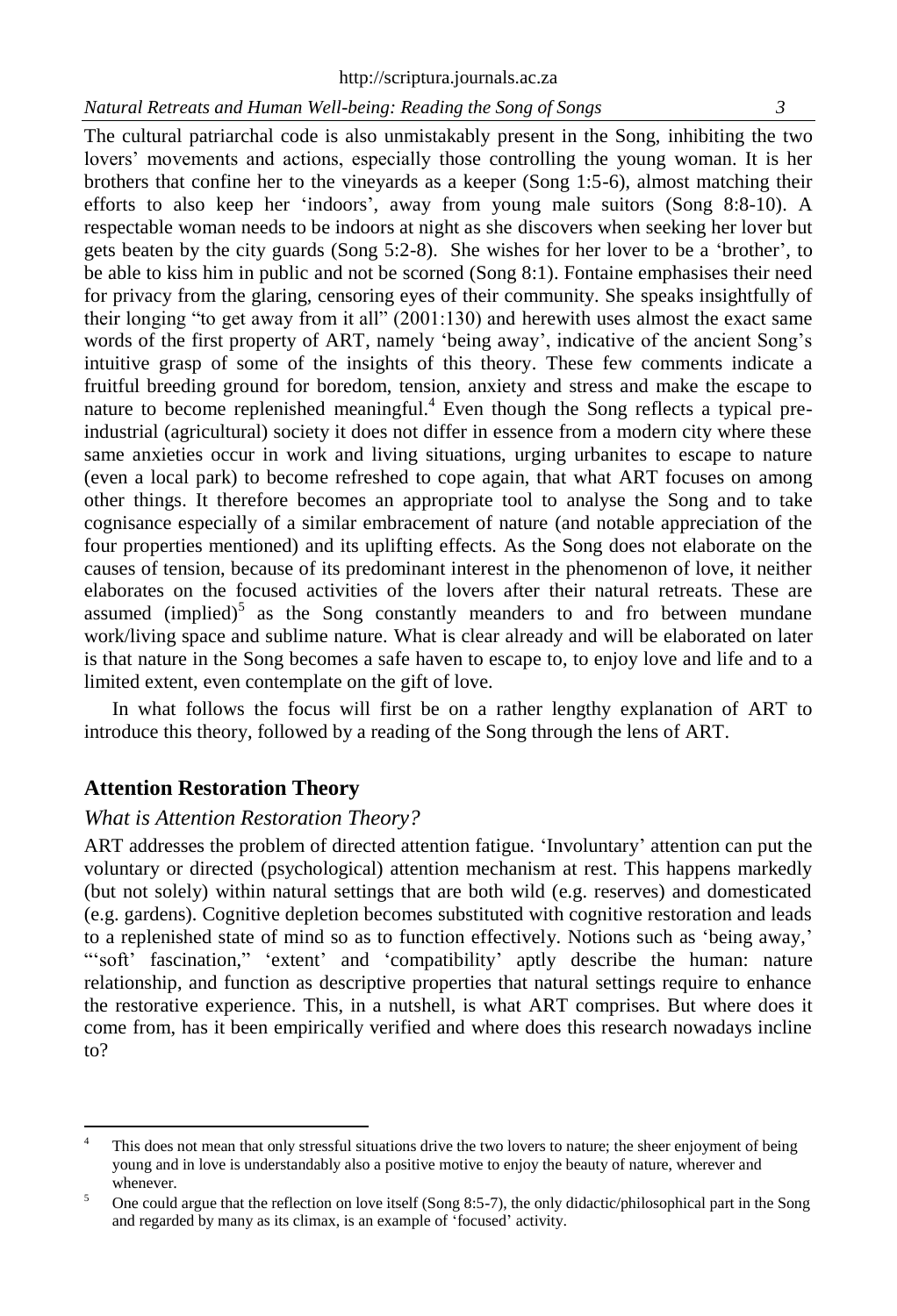$\overline{a}$ 

Stephen and Rachel Kaplan, who pioneered the development of ART, reach far back into our evolutionary history to describe humans' natural, intuitive preference for certain natural areas (1989:1-116).<sup>6</sup> Human beings store and process information *par excellence*  and notably that what they see (1989:4), to enhance their survival. They instantaneously and unconsciously (1989:38) "take in" their immediate environment and make judgements about its fitness (or not) for their purposes. It has been empirically verified that we (almost universally – 1989:115) prefer environs that are "parklike or woodlawn or savanna" which are safe and provide free movement (1989:48; see also Frumkin 2001:236),<sup>7</sup> aptly reflecting our early hominid history.<sup>8</sup> Our preferences have also been shaped (nowadays) to choose for a balance between human influence and nature (1989:29, 31), for instance an attractive park instead of an industrial area. To explain our preferences theoretically the Kaplans developed a so-called preference matrix. Those spaces that we choose need to be ordered, understandable, be interestingly complex and even contain some element of mystery.<sup>9</sup> The preference matrix has become informative for understanding the (ART) properties of being away, 'soft' fascination, extent and compatibility but cannot be transposed blindly onto these.<sup>10</sup> Even so, it provides good insight into our spontaneous resonance with nature, the latter being the healing 'therapist' for our psycho-physiological well-being, and to restore attention burnout.

In developing ART specifically, the Kaplans (1989:179) became inspired by one of the founders of modern psychology, William James (1892). James distinguished between voluntary attention and involuntary attention. The first requires effort and deliberate focus whilst the second does not, for instance when one becomes excited and fascinated by strange, moving, bright and pretty things, wild animals, blood and so on. The Kaplans preferred to call James' voluntary attention 'directed attention,' and it is this mental mechanism that can easily become fatigued and in need of restoration (1989:180). The fact that it is prone to fatigue indicates that it is a limited resource (Kaplan & Berman 2010:43) and most probably had adaptive value for early humans: "Just as wild ungulates cheerfully consuming a patch of delicious foliage look up intermittently (reducing the likelihood that

9 The preference matrix can be schematically presented as follows:

|                    | Understanding | Exploration |
|--------------------|---------------|-------------|
| Immediate          | Coherence     | Complexity  |
| Inferred/predicted | Legibility    | Mystery     |
| ___                |               |             |

The first domain of 'immediate' experience of a preferred environment should have both an 'understanding' and 'exploration' component to address these two basic human needs. To 'understand' requires coherence or 'order' and to be able to 'explore' implies (interesting) complexity. The 'inferred' domain indicates more needed information (Kaplan & Kaplan 1989:52) and for 'understanding' legibility or clarity ("easy to understand and remember" – 1989:55) is required and for 'exploration' mystery signifies to be almost drawn into another world.

<sup>6</sup> Although they intend to be inclusive with their study on human exposure to nature, they focus predominantly on flora and not fauna (Kaplan & Kaplan 1989:2). This is probably to prevent their focus from becoming too encompassing.

<sup>7</sup> What immediately comes to mind and needs further research is the (cultural) preference for deserts (including snow/ice 'deserts' in the poles) and jungles (admitted by Kaplan & Kaplan 1989:95).

<sup>&</sup>lt;sup>8</sup> Water availability contributes to survival choices apart from its aesthetic attraction (Kaplan & Kaplan 1989:9).

<sup>&</sup>lt;sup>10</sup> In a personal conversation with Judith Burch (2012:45) Rachel Kaplan expresses the differences as follows: "Preference seems to be a set of evolutionary inclinations that support safe exploration… Restoration seems to be based on environments where there are things that hold one's attention without effort… From our perspective the two concepts focus on different circumstances". For instance, in evolutionary times involuntary attention ('fascination') was necessary to survive, now it helps restore directed attention, the modern 'surviving mechanism.' See also next footnote.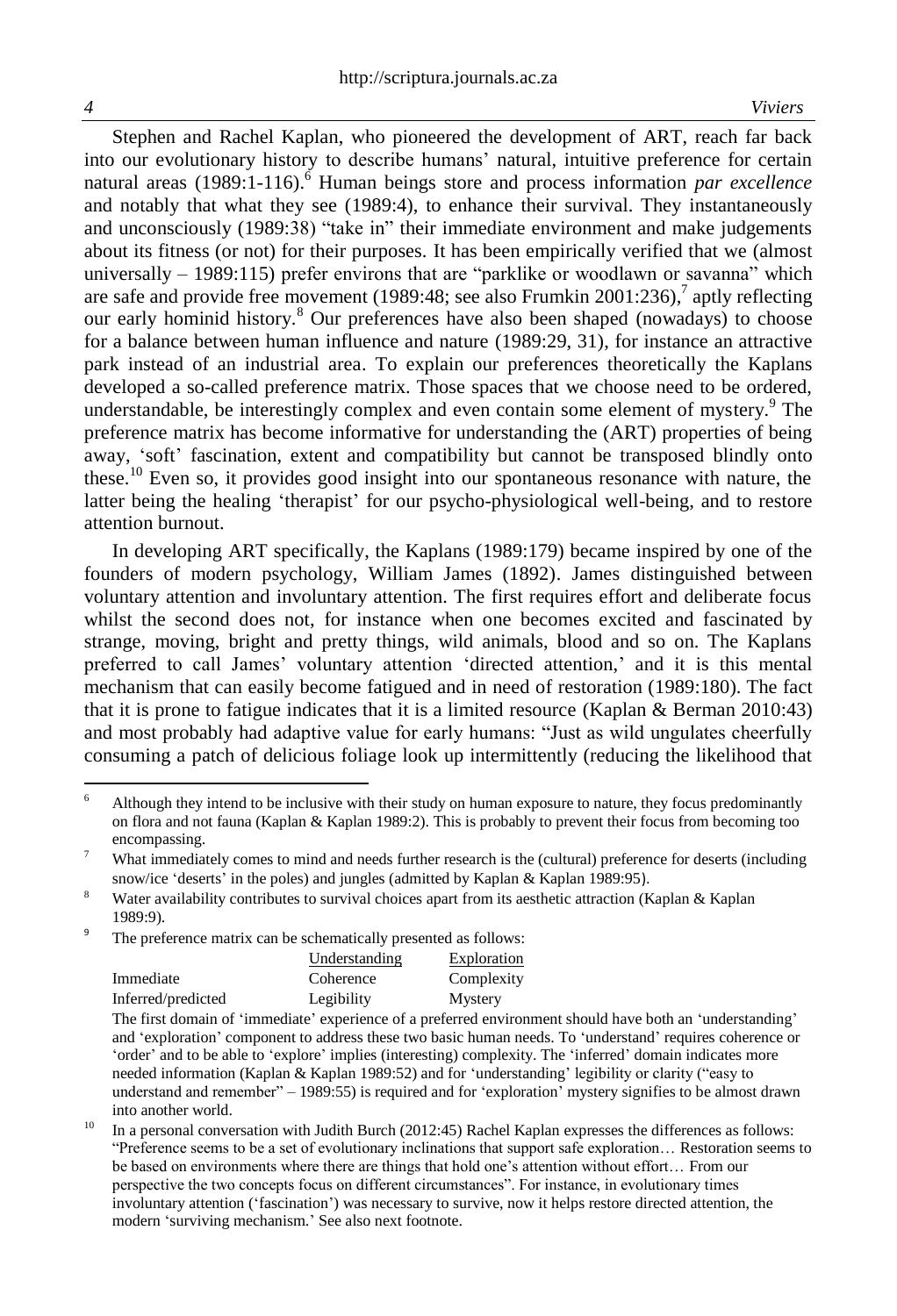anyone could sneak up on them), being too preoccupied to scan for potential hazards would also have been dangerous for our ancestors"  $(2010:45)$ .<sup>11</sup> This mechanism that helps us to focus on that which is important (e.g. our daily toil) and not necessarily interesting (e.g. bombardment with multimedia adverts, attention grabbers, etc.), allows us to conduct our executive functions (e.g. fixing attention) and self – regulation (e.g. controlling our emotions), in short to be effective (2010:44). If it becomes depleted people make 'human errors', become impulsive, impatient, distractible, irritable, aggressive and anti-social (Kaplan & Kaplan 1989:181; De Young 2010:16). Directed attention fatigue is not the same as stress. Stress implies in a certain sense a 'looking forward,' developing anxiety because of inadequate resources to meet certain demands, of which the onset is swift and prompts the sufferer to look for help from other people. Attentional fatigue 'looks back' at a prolonged period of time of cognitive depletion and the sufferer prefers to avoid other people. Depleted attention can, however, contribute to stress as (another) limited resource leading to psycho-physiological malfunctioning (Kaplan 1995:172, 176-178). In order for the directed attention mechanism to replenish itself it needs the help of the involuntary attention mechanism or also referred to by Stephen Kaplan as 'fascination' (1995:172). 'Fascination' inhibits the bombardment of stimuli aimed at the directed attention mechanism. It does so by redirecting the focus of the mind to become effortlessly and automatically absorbed in interesting stimuli such as beautiful sunsets, water features, cloud formations, blooming plants, singing of birds and so on. It allows the mind to wander effortlessly and it enhances reflection. Whilst doing this the directed attention can come to rest. It is interesting that the two attentional mechanisms also have different neural signatures allowing different sets of neurons to function and rest in alternate fashion $12$ . 'Fascination,' however, needs to be 'soft' and this is achieved markedly (but not solely) by exposure to natural environments. 'Hard fascination,' even though it might seem relaxing as by watching a sporting match on television for instance, is too attention-demanding and again taps into directed attention (Kaplan & Berman 2010:49). But do all natural environments enhance 'soft fascination' and is the latter the only needed property to forge the required human: nature relationship for restored attentional abilities?

Natural environments need not only refer to pristine natural reserves far away but can be your own suburban garden. The Kaplans aptly refer to the latter as 'nearby nature'  $(1989:150 - 174)$  and it obviously includes small parks, courtyards or other green areas situated in the heart of major cities. A large reserve and a small Japanese garden can have the same positive effect on people, depending whether they meet the properties of being away, soft fascination, extent and compatibility. These properties overlap in some facets and create in synergy a restorative experience. Being away or 'getting away from it all' (the familiar term more than often used) implies not only to distance yourself physically from your daily, over-familiar working and home environment but to also conceptually experience yourself in 'another world.' It implies to be exposed to "cognitive content different from the usual" (1989:189). 'Soft' fascination has been touched upon already and refers to the 'undramatic' (Kaplan 1995:174) capturing of our attention by beautiful natural scenes but nevertheless allowing the mind to wander. Fascination easily transforms into the spiritual/religious experiences of awe and wonderment, aligning and adjusting our thoughts

 $\overline{11}$ <sup>11</sup> Involuntary and directed attention switched roles in modern times (Kaplan & Berman 2010:48).

<sup>12</sup> "There are also neural data showing … directed attention and involuntary attention may have some different neural foci … directed attention may have more similarities to top-down attention, whereas involuntary attention would be more related to bottom-up processing," suggesting different brain regions for these different attention types (Kaplan & Berman 2010:47-48).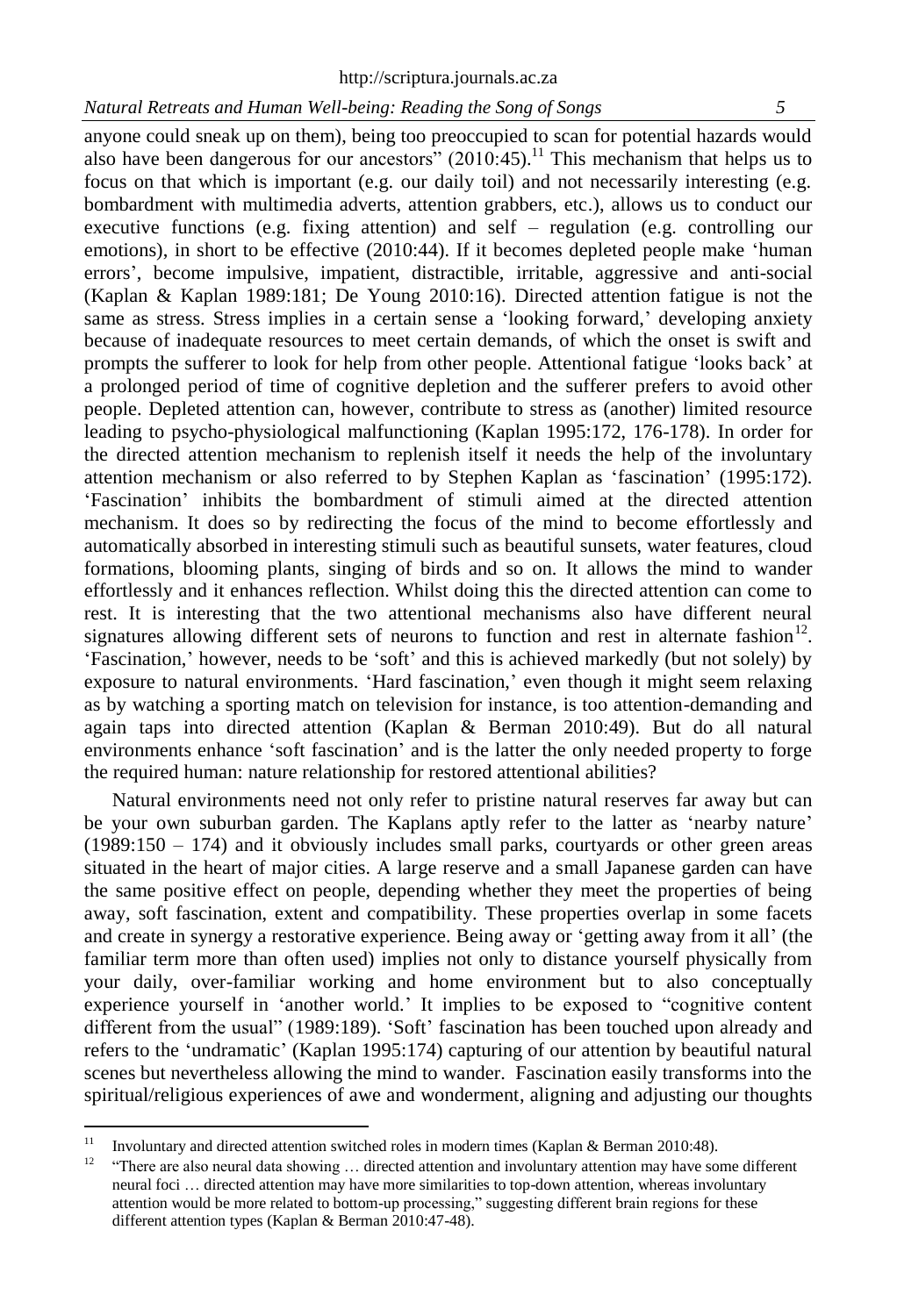to an unseen blissful world (Kaplan & Kaplan 1989:195, 197 referring to W James). Extent is characterised by coherence or interrelatedness of different natural objects forming part of a meaningful whole (order) and helps to easily form a cognitive map thereof (S Kaplan 2001:3-5; De Young 2001:18). Extent also includes a rich content or scope indicating that there is more to explore and discover than what meets the eye. It implies an openness and connectedness also to something (conceptually) larger, a greater reality or 'other world,' or in the Kaplans's own words: "Certainly, many gardeners feel a relationship to a force or system that is larger than they are and that is not under human control" (1989:191). The feeling of connectedness to some larger scheme of things evoked by extent, seemingly resonates with the previous two properties. Compatibility refers to the matching of the environment with one's purposes and inclinations (1989:185). If one wants to go for a relaxing stroll in nature and try to do it in dense thickets, it becomes rather meaningless. Usually, however, people 'fit' and adjust easily in nature with "…a special resonance between the natural environment and human inclinations" (1989:193). This makes sense, because this is where we come from and where we belong. People avail themselves of different roles when they resonate with nature: predators (hunting and fishing), locomotors (hiking, canoeing), domesticators (gardeners), observers (bird watchers) and survivors (building fires and shelters). Although some researchers emphasise 'control' over nature to describe these diverse roles, enjoyment of nature is the verified better answer (1989:194). It is especially these properties that provide fruitful grasps ('handles') of the 'natural retreat' sections of the Song of Songs. Their conspicuous presence in the Song shows that its author(s) had a fine and intuitive grasp of the natural resonance between humans and nature, exemplified by the two lovers' 'need' for nature to enhance their overall well-being and happiness. The Song's preoccupation with love understandably allows it to pay little attention to some socially stressful situations leading to emotional and cognitive fatigue and similarly their return to this 'real' (harsh) world after their retreats. Nature's uplifting powers can, however, be assumed to have benefited them similarly to how it is doing today with people globally, as the few empirical examples to follow will demonstrate.

Exposure to nature is not the only remedy to address directed attention fatigue. Sleep can produce similar restoration effects, the intake of glucose has also been shown to have positive effects on improved performance and likewise the practice of meditation (Berman *et al.* 2008:1211; Kaplan & Berman 2010:52-53; S Kaplan 2001). Meditative and (nature) restorative experiences strive for the same goal, namely attention replenishment, but via different routes. Meditation is a disciplined, trained and mentally effortful exercise to achieve a passive state of mind, whilst a restorative experience in nature needs no training and is mentally effortless and relaxing throughout  $(S$  Kaplan 2001:2, 12 $)^{13}$ . Moreover, nature is all around us and available to everyone, even in the midst of our massive 'concrete jungles', the big cities that are home to most people nowadays. And nature's healing benefits come free.

#### *The Empirical Foundations of ART and the Way Forward*

Frumkin reiterates the Biophilia Hypothesis that humans are naturally attracted to animals, plants, landscapes and wilderness, explaining our intuitive preferences for certain habitats (open, tree-studded, with water) that promise safety, survival and our well-being

 $13\,$ <sup>13</sup> See also the study of Herzog *et al.* (2010:395, 416) confirming the restorative value of spiritual settings (houses of worship), enhancing internal peace, meditation and reflection.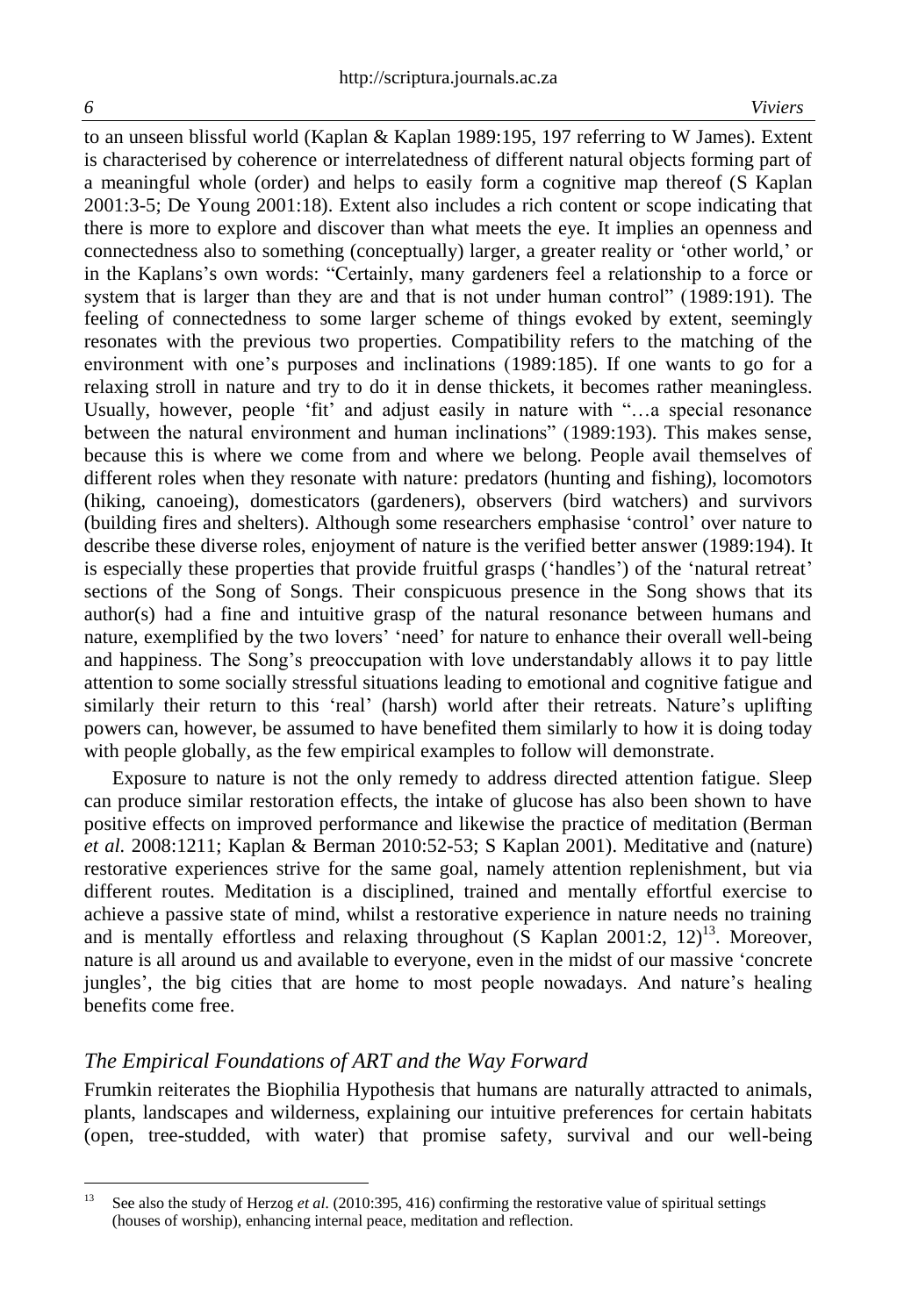(2001:236). Nature functions not only as a setting, but also as a 'dynamic partner' in wellbeing (Berger & McLeod 2006:81). Berger and McLeod (2006:83, 85) indicate how this insight was thoroughly grasped by our traditional forebears. They used nature as a sacred space along with rituals that resonate with natural forces, during their regular healing ceremonies. This age old insight of nature being 'good' for us has also been embraced by ART. Empirical studies testing and confirming ART and the health benefits that nature provides, abound. A few illustrative examples of healthy people maintaining their health, as well as those that suffer from more severe psycho-physiological disorders,<sup>14</sup> will be highlighted. Interestingly, exposure to nature alternates between 'real' nature (e.g. walks in parks) and 'virtual' nature (e.g. looking through windows, photos/videos/murals of nature).

De Young (2010) writes appreciatively on ART and proven empirical studies to restore 'mental vitality' through the simple act of regular walking in a natural setting. 'Mental vitality' (2010:13) is his circumscription of the capacity to function effectively, both in problem solving, planning, restraining behaviour as well as managing emotions (i.e. executive and self-regulation; see Kaplan & Berman 2010:44), that become fatigued in modern city life. To enhance mental vitality he recommends "simply to walk, to walk outside, to walk regularly, and to walk surrounded by and mindful of everyday nature" (De Young  $2010:21$ .<sup>15</sup> He also emphasises that more research on the intensity, quality and amount of time of nature exposure ('dose'), needs to be done (2010:20). Rachel Kaplan (2001) did a study on views from a window (one of many done by others as well) that indicated restorative effects when natural elements are in sight. She regards the view from the window as a 'micro- restorative experience' – "The glimpse of the world beyond afforded by the window view can quickly transport one elsewhere … to distant places and thoughts" (2001:511). Her survey comprised the analysis of both verbal feedback and of visual material (photos of apartment views) of a sample of six low-storey apartment communities. Her findings were that satisfaction and a feeling of well-being resulted for those who had natural views from their windows, but satisfaction was limited for those who had views only of buildings. Interest in sky views and of the weather was not that significant. The benefit from such views is that they can be brief, happen daily (as compared to a vacation in the wilds), effortless and safe (2001:508, 509, 511). Another study focusing on healthy people was conducted by Felsten (2009) on college students, who had to imagine themselves being cognitively fatigued and had to perceive where to take a restorative (indoors) break. A perceived experience is a good indicator of an actual one  $(2009:166)^{16}$ . They were exposed to four views: no views of nature, a window view of nature (but mundane nature), a large<sup>17</sup> mural of a natural scene and another large mural of a natural scene with a waterfall.<sup>18</sup> As expected these simulated scenes were rated highest to

 $14$ <sup>14</sup> Frumkin (2001:237) interestingly notes how psychiatric in-patients would rather destroy mural art of abstract or symbolic representations than nature scenes such as landscapes.

<sup>&</sup>lt;sup>15</sup> On a lighter note, "…next time colleagues show up at your door … rude and irritable … tell them to take a hike. Then go take one ourselves" (De Young 2010:21).

<sup>&</sup>lt;sup>16</sup> Pearson and Craig (2014:2), however, question the rather 'undervalued' argument of perceived restoration as equalling an actual natural restoration.

<sup>&</sup>lt;sup>17</sup> Larger mural scenes of nature have been found to provide an improved sense of 'immersion' or to be captivated by a vivid sense of imitated reality (Felsten 2009:162, referring to De Kort *et al.*). Berto (2005:255- 258) interestingly found that images of geometrical (non-environmental) patterns, although effortless to view, are not innately interesting and restorative, because they do not contain the properties of ART.

<sup>18</sup> Researchers often accept almost *ipso facto* that the presence of water and certain colours (e.g. green and especially blue) enhance restoration but this may be a premature conclusion and needs more research (Michaelis 2011: 6-8, 32). See also footnote 8.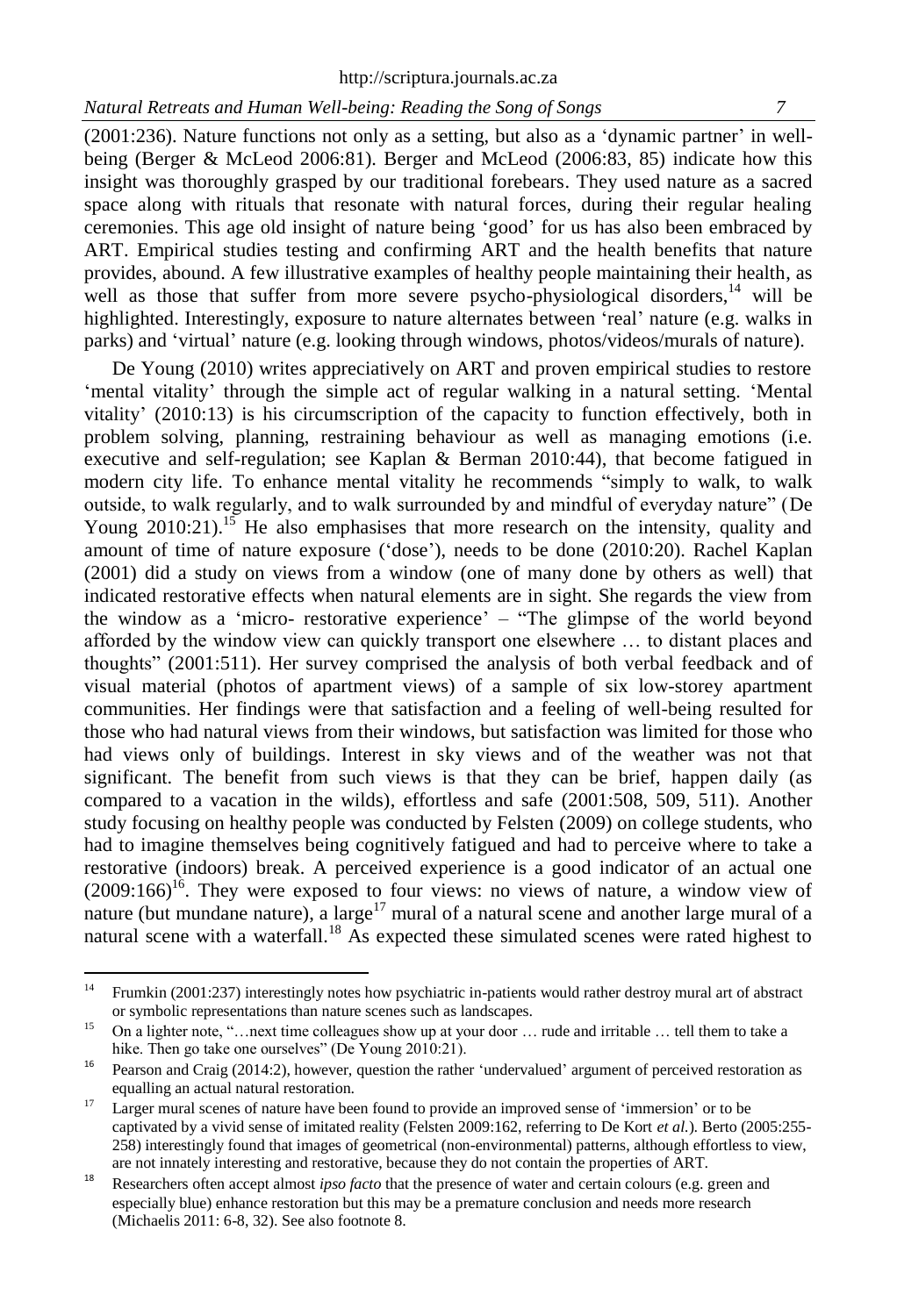$\overline{a}$ 

lowest in reverse order concerning their restorative potential. Even the window view of real (but mundane, depicting late fall) nature compared to the murals, was rated low. Felsten emphasises (2009:166), however, that murals should supplement and not replace real nature when it comes to campus design and lay-out for restorative purposes.

Moving on to a study of the positive effects that tree-view windows had on hospitalised patients, after they had undergone a cholecystectomy (gall bladder surgery), Ulrich in his short, but often quoted article of 1984, confirms the healing benefits of nature. The patients surveyed were split into two groups, those with window views of nature (trees) and those with views of a brick wall. Ulrich concludes as follows: "…patients with the tree view had shorter postoperative stays, had fewer negative evaluative comments from nurses, took fewer moderate and strong analgesic doses, and had slightly lower scores for minor postsurgical complications" (1984:421). Although Ulrich focuses on stress and notably its physiological effects and reactions apart from affective reactions (Stress Recovery Theory, SRT) many researchers are convinced that SRT can be combined with ART in a general framework (e.g. Hartig s.a.). An example of such a combined view was done by Chang *et al.* (2007) on a group of Taiwanese students where their psychophysiological responses were measured, after viewing visual images of natural scenes representative of the four properties of being away, fascination, extent and compatibility. Psychological restoration was measured according to the Perceived Restorativeness Scale (PRS) and the physiological restoration measured by electromyography (EMG – measuring facial muscle tension)<sup>19</sup>, electrocephalography (EEG – decrease in alpha brain wave activity indicative of restoration) and blood volume pulse (BVP – lower blood pressure indicative of restoration). Psychological and physiological restoration matched after exposure to visual natural environments, confirming their 'restorative-leisure benefits' (2007:483).

Apart from benefitting the healthy or those hospitalised for physical reasons, exposure to nature has great healing potential also for those with psychological disorders. This was confirmed in a study on children diagnosed with Attention Deficit Disorder (ADD) by Taylor and Kuo (2009).<sup>20</sup> ADD is regarded not so much as an attention deficit but rather a (directed) attention inconsistency or a severe susceptibility to attentional fatigue (2009:402, 403, 407 $2^{21}$ , but still leaving involuntary attention intact. Typical symptoms apart from attentional inconsistency leading to poor academic performance, are low self-esteem, anxiety, depression, aggressive and anti-social behaviour. In their study Taylor and Kuo exposed ADD children to three different environments after being fatigued (by building puzzles). They had to go for a walk in the park, a walk downtown and a walk in the neighbourhood, and were afterwards tested (*inter alia* with the favourite Digit Span Backwards measure, to determine the level of focused attention). The park walk ranked highest and its effect is roughly equal to two doses of ADD medication. A mere twenty minutes seemed to be quite enough exposure time for nature to be effective. Taylor and Kuo conclude as follows (2009:402): "'Doses of nature' might serve as a safe, inexpensive, widely accessible new tool in the tool kit for managing ADHD symptoms." How lasting the effect of these 'nature doses' is, still remains an open question (2009:407). A nature walk also benefits those who suffer from Major Depressive Disorder (MDD). Short-term

<sup>&</sup>lt;sup>19</sup> Chang *et al.* (2007:483) point out that there are different views on EMG findings; some studies regard reduced EMG readings as indicative of reduced stress, whilst others hold exactly the opposite view.

<sup>&</sup>lt;sup>20</sup> This study intended to be more objective than an earlier study (Taylor *et al.* 2001) relying mostly on parent feedback.

<sup>&</sup>lt;sup>21</sup> The right frontal lobe, which plays a key role in directed attention, is also smaller in ADD children (Taylor  $et$ *al.* 2001:56).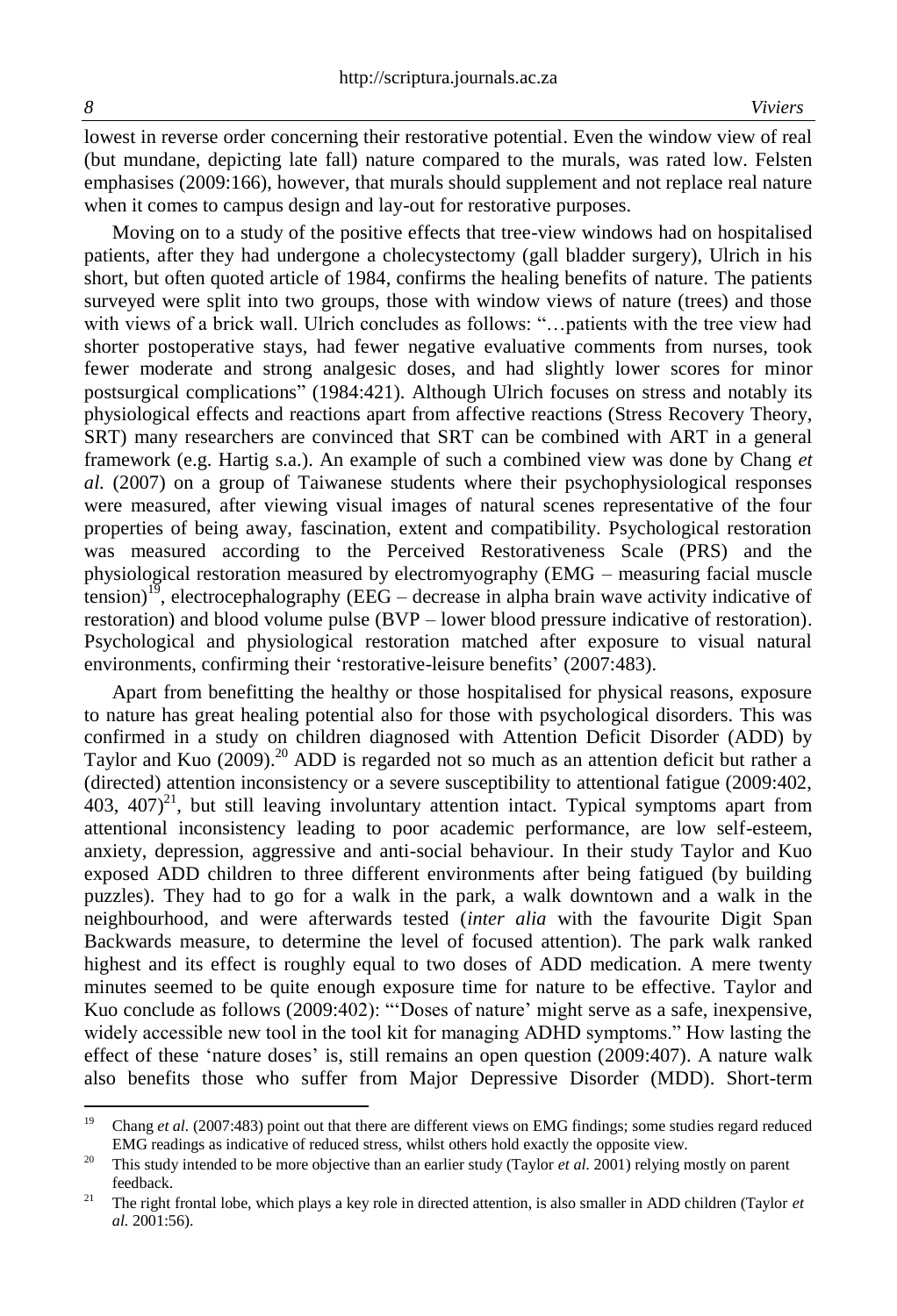memory and mood were measured (with the Positive and Negative Affect Schedule [PANAS] and Backwards Digit Span [BDS]) of twenty adults with MDD (Berman *et al.* 2012). Memory and mood were measured first. Then participants were asked to recall a very negative autobiographical event that usually prompts rumination on this event, exacerbating negative mood and impairment of short term memory (2012:301). Hereafter they were asked to take a 50 minutes walk in a nature setting and were measured again. A week later the procedure was repeated except that this time the walk took place in an urban setting. The result was as follows: "Working memory capacity and positive affect improved to a greater extent after the nature walk relative to the urban walk. Interesting, these effects were not correlated, suggesting separable mechanisms" (2012:303). Even when ruminating on the negative personal event they seemed to think about it more 'adaptively' (2012:304) during the nature walk. Berman *et al.* (2012:304) also end their discussion with the same uncertainty mentioned previously, namely the lasting effects of nature exposure that needs to be researched.

A few interesting further applications are the following. In a 2012 study by landscape architect<sup>22</sup> Judith Burch, she utilised ART (and also favours a combination with SRT, 2012:3), principled insights from architecture in general and that of dementia garden design specifically (along with input from Dementia [Alzheimer] specialists), to design a dementia garden in the courtyard of Schowalter Villa Retirement Centre. She hopes that her developed framework will assist in the design of therapeutic gardens in general, besides only dementia gardens (2012:70). Examples of exposure to real nature and virtual nature have been noted above but the debate on the benefits of both continues. Mayer *et al.* (2009) support real nature, but De Kort *et al.* (2006), admitting the absence of all the senses in a virtual environment (2006:310), offer the substitution of virtual nature for those who cannot experience real nature (e.g. the hospitalised). However, they emphasise the requirements of 'immersion' (a captivating, inclusive, surrounding and vivid imitation of reality; 2006:311) and 'presence' (the feeling of 'being there'; 2006:311) when utilising modern media technology for restorative purposes. 'Presence' (through 'physical space', 'naturalness' and 'engagement') links nicely with the Kaplans' four properties noted above. The manipulation of screen size (larger) when a natural film was shown enhanced 'immersion,' and although not that overwhelming, 'presence' was achieved to limited extent. Virtual nature can therefore come very close to real nature with the "…intelligent and educated use of media technology" (2006:318). But the quality and intensity of exposure to nature applies just as much to real nature, so much so that people can and should "…cultivate their sense of fascination and wonder when they are in natural environments" (Sato & Connor 2013:203).

It has hopefully become clear that ART is a sound theory with firm empirical support. The appreciation and utilisation of nature as 'partner' in our overall well-being is timely, acknowledging our deep-seated bond with nature. We are part and parcel of nature and cannot live apart from it. The fruitful application of ART has dovetailed into several fields of interest, namely medicine, psychology, architecture, town planning, environmental studies, education, etc. Is it only in the last decades that humans have discovered the healing effects of nature – or did our ancient forebears (intuitively) know that nature is

 $22$ <sup>22</sup> Another very interesting study from the field of architecture is that of Hägerhall (2014:15) on fractal geometry. 'Fractals' refer to (neurologically) universally preferred forms that bias us to choose certain landscapes/visual outlines above others – "A fractal has the characteristic of being self-similar, i.e. the same pattern will appear again and again when a fractal object is viewed at increasingly fine magnifications."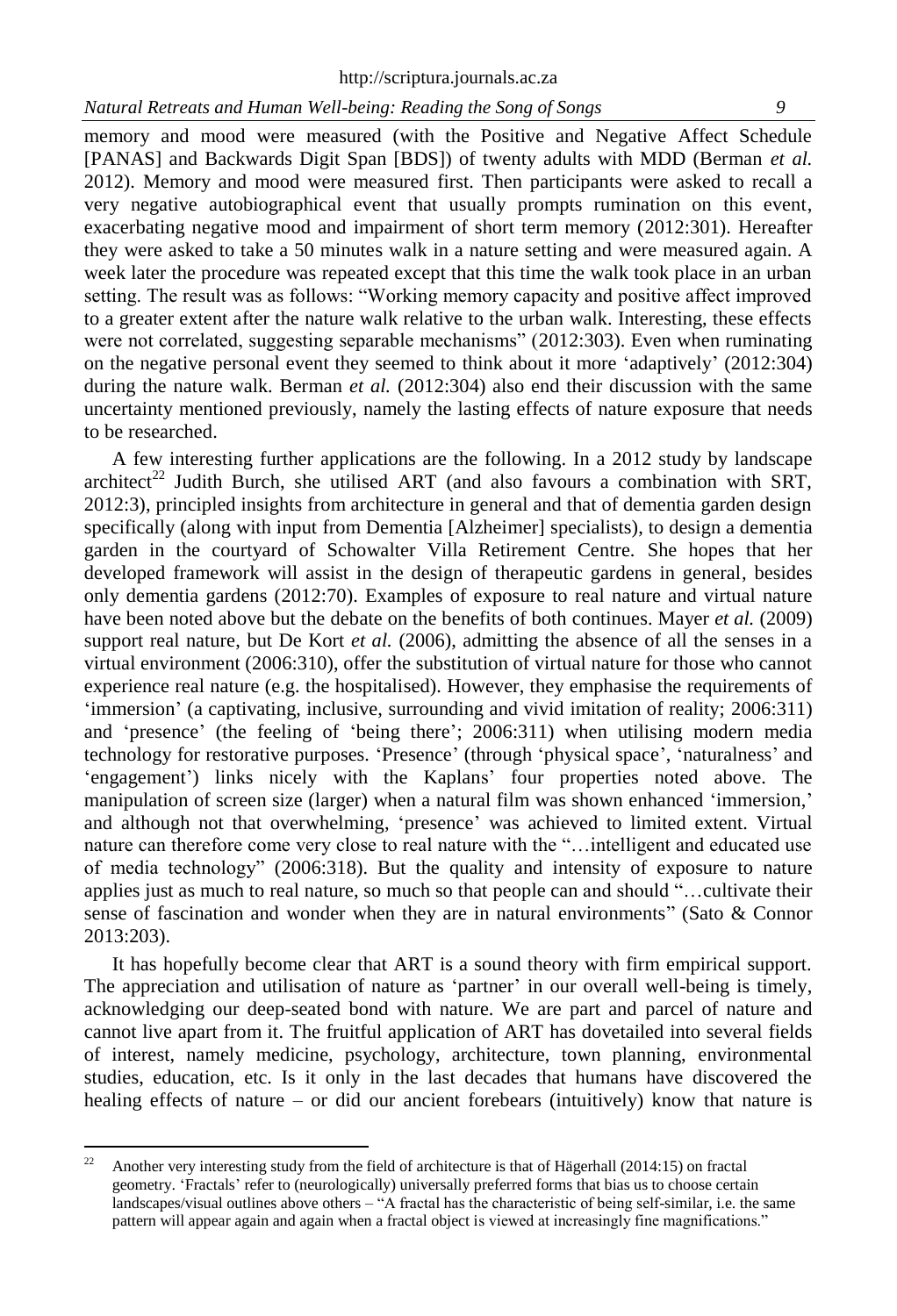good for us? It is time to take a closer look at an ancient book of love, the Song of Songs, and how it embraces nature.

## **Reading the Song of Songs through the Lens of ART**

Date (around the Hellenistic times) and authorship (probably male-authored)<sup>23</sup> do not necessarily contribute to our better understanding of the Song of Songs, but rather to grasp it as timeless, universal love poetry. Exum (2005:1) describes the Song as follows: "…a long lyric poem about erotic love and sexual desire – a poem in which the body is both object of desire and source of delight, and lovers engage in a continual game of seeking and finding in anticipation, enjoyment and assurance of sensual gratification." This 'plain sense' reading of the book makes it the most unbiblical book in the Bible (Meyers 1988:177). Its open celebration of sex between two young people who do not seem to be married, along with the absence of the naming of the Hebrew national god, indeed makes it a strange book in the biblical canon (Fontaine 2001:126). Its metaphoric character understandably evokes many other readings than that of erotic loveplay, for instance the well-known allegorical reading,<sup>24</sup> with its disdain for the flesh (LaCoque 1998:11, 67). But the Song is not an allegory with some esoteric meaning (Exum 2005:76). It is neither a cultic-mythological enactment or ritual<sup>25</sup> as Pope (1977) for instance would contend, of some dying and rising Ancient Near Eastern fertility god, although it does 'echo' some 'fertility survivals' (Fontaine 2001:127). Neither does the Song have a plot (a movement from A to Z) but is rather meandering, its larger and smaller units<sup>26</sup> in constant circularity (Exum 2005:45). This also discredits the so-called dramatic theory with its many variants (2005:8). That the Song is subversive is clear from its uninhibited celebration of the body. It also subverts patriarchy with the young woman following her own mind, $^{27}$  collapses the divide between classes and appreciates nature/earth in its own right by acknowledging it as 'kin' (Viviers 2001:144, 148-152; see also Fontaine 2001:127-141). On the role of nature Exum (2005:13) says: "Nature in all its glory reflects and participates in their mutual delight" and so emphasises nature's 'agency' (see Introduction) that is of interest in this contribution. In what follows examples of 'real'<sup>28</sup> natural retreats from the Song and how nature contributes to the two lovers' well-being, will be highlighted.

The duet of chapter  $1:15 - 17$  may be concise, yet replete with repetitions. The man almost stammers "How beautiful you are, my darling, Oh, how beautiful…" (v. 15) and she reciprocates almost verbatim "How handsome are you, my lover, Oh, how charming…" The reiteration further of 'our' bed, 'our' house and 'our' roof aptly expresses their oneness

<sup>23</sup> <sup>23</sup> The Song's unity and cohesiveness is indicative of a single authorship with little editing (Exum 2005:35).<br><sup>24</sup> "The problem with ellecation littler restation as well as its translocised and pershalis variants is app

<sup>24</sup> "The problem with allegorical interpretation, as well as its typological and parabolic variants, is apparent. It is not verifiable, and it is arbitrary. No agreement exists among allegorical interpreters." (Exum 2005:76; see also p. 250 and LaCoque 1998:166).

<sup>&</sup>lt;sup>25</sup> Exum (2005:64) for instance, is adamant that the Song is a literary and not a ritual text.

<sup>&</sup>lt;sup>26</sup> Exum (2005:39) provides different scholars' structural divisions of its larger and smaller units, making up the meaningful whole of the Song.

<sup>&</sup>lt;sup>27</sup> Despite the excitement amongst feminists, Exum (2005:27) warns that the Song of Songs may not be that liberative for women, as she abides by convention – "she gives and he takes." So also Clines (1995) and Polaski (1997), who both question her independent agency as a woman, as she seems to be nothing more than a male fantasy who has internalised the male gaze, and is therefore still like clay in the hands of men (at least her lover).

<sup>&</sup>lt;sup>28</sup> It is not always clear whether nature functions as a 'real' setting or whether it is only metaphoric and therefore imaginary for one of the lovers (e.g. 6:2-3), confirming Gerleman's (1981:189) remark that there is a thin dividing line between reality and metaphor in the Song.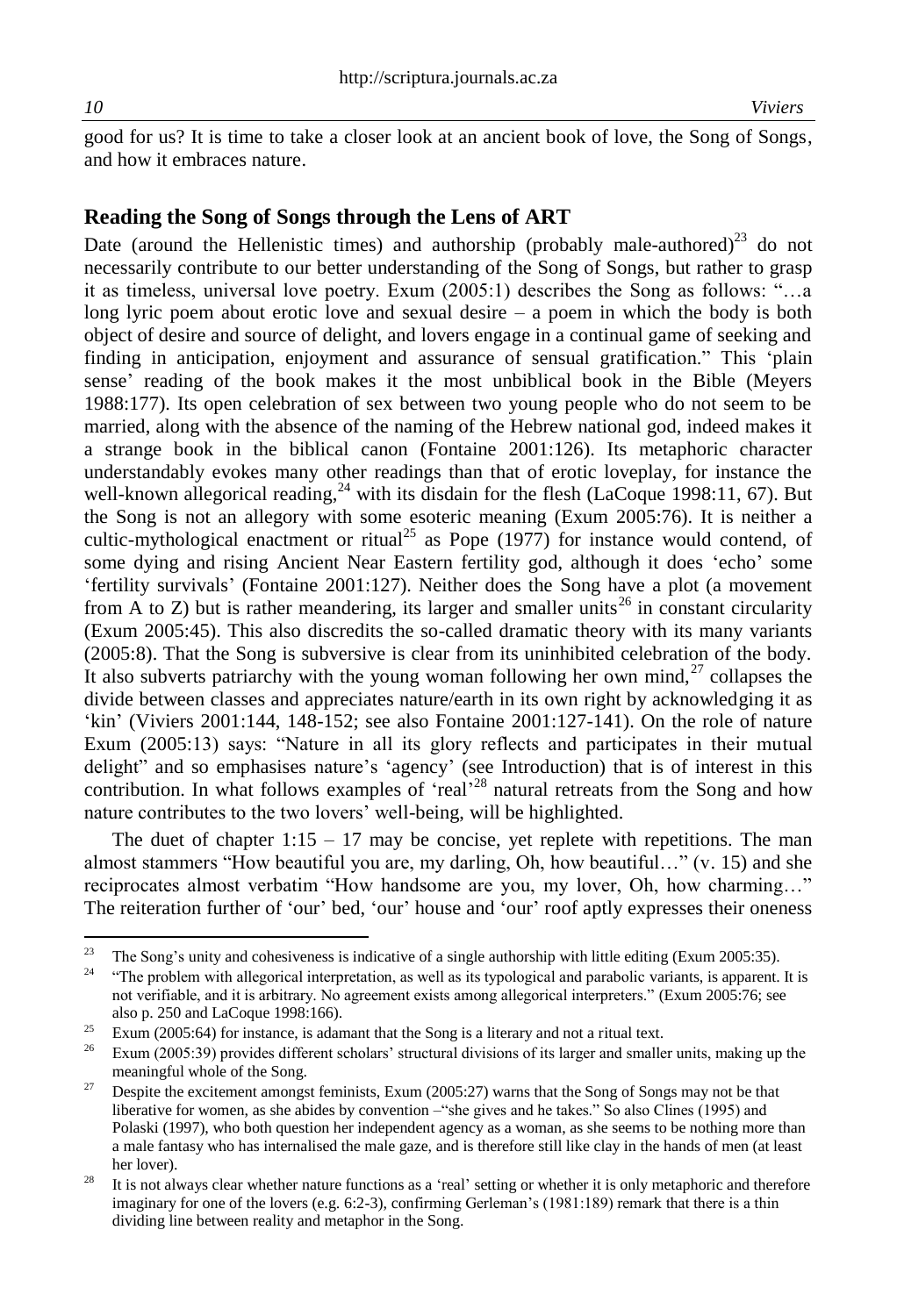(Barbiero 2011:80). Her 'eyes are doves' signals messages of love (Barbiero 2011:79 following Keel) and acknowledges the dove as an ancient and modern symbol of love (Exum 2005:112). And this is exactly the aim of this natural retreat, a safe, private and intimate natural spot for the consummation of their love, characterised by a green carpet of ground coverage and shaded by a roof of the green foliage of cedars and cypresses.<sup>29</sup> Trees convey security and stability in the Song, says Munro (1995:86) and the two lovers' choice of this 'secure bower' (Munro 1995:86; see also Longman 2001:108) confirms the age-old universal human choice of natural retreats to be safe, and in this instance secluded from the controlling and censoring society (e.g. 1:6; 8:8-9). It is to this section that Fontaine's (2001:130) words, "get away from it all" (see again R Kaplan above), mentioned in the Introduction, and encapsulating the property of 'being away', refer. Being away also of the daily toil and demands of society is what brings these two lovers together here in this idyllic "other world of love." Compatibility has been touched on already, they want to celebrate their love in this ideal, natural 'love nest' or 'house' on their verdant bed. Fascination is expressed not only for each other's natural beauty and attractiveness, but also for the lusciousness of green, fertile nature. Green is not only seen on the ground but also in the impressive canopy of cedars and cypresses, accompanied by refreshing smells (Longman 2001:108). Springtime permeates the whole of the Song with its irresistible overwhelming of all the senses, keeping the attention (softly) captured. And although these few lines of poetry are terse, they are expressive also of extent. Fontaine (2001:134) captures the richness of nature and the transportation of the lovers also into 'other worlds' as follows: "The 'green couch' is an index of all that may be conveyed by the color $30$  of growth and a textual link to the life-force<sup>31</sup> of Earth intensely at work in the real world..." But both the couch (*'ereś* instead of *miškāb* evoking luxury; see Pr 7:16, Am 6:4-6; Barbiero 2011:81; Fox 1985:106) and the references to cedar beams (*qōrâ* – 2 Chron 3:7) and cypress rafters (*rāḥîṭ*) – the building materials of palaces and temples (Barbiero 2011:81; Gerleman 1981:113, 114; Rudolph 1962:128) – evoke a heavenly world of bliss, in which all lovers usually find themselves. $32$ 

Whereas the previous retreat seems to take place in 'far away' (wild) nature in the woods, the retreat in the spring song, Song 2:10-13, is envisaged in 'nearby' nature, the vineyards and orchards of fig trees. However, wild nature is also dispersed throughout the cultivated fields, with wild flowers starting to bloom and where the voice of the migratory turtle dove can be heard (v.12; Pope 1977:396, Longman 2001:121), now that spring has arrived. Rudolph (1962:134) might be exaggerating somewhat by calling this spring song "das schönste Naturlied im AT" but it is indeed a beautifully composed poem appealing to its audience then and now. Song 2:10-13 forms part of a larger unit 2:8-17 that is neatly structured chiastically: it commences with the invitation of the 'gazelle' lover (vv. 8-9), followed by two invitations (vv. 10-13; v. 14) and closes once again with the gazelle metaphor (Viviers 2001:146). It is framed by an *inclusio* with the affectionate invitation "Arise, my love, my fair one, and come away" (vv. 10, 13). These words in themselves

<sup>29</sup> <sup>29</sup> LaCoque (1998:80) articulates as follows: "sans toit ni loi" (without roof or rule), unmarried!<br><sup>30</sup> See again footpote 18 for the emotive meanings of colours (green and blue) in nature for which

See again footnote 18 for the emotive meanings of colours (green and blue) in nature for which humans might have an intuitive attraction.

 $31$  Both Fontaine (2001:134) and Arbel (2000:94) see in the 'greenery' some subdued allusion to procreation, otherwise almost absent in the Song.

<sup>&</sup>lt;sup>32</sup> Murphy (1990:135) is therefore not correct that kingly fiction (1:12-14) has yielded to rustic shepherd fiction. The skillful poet retains both genres.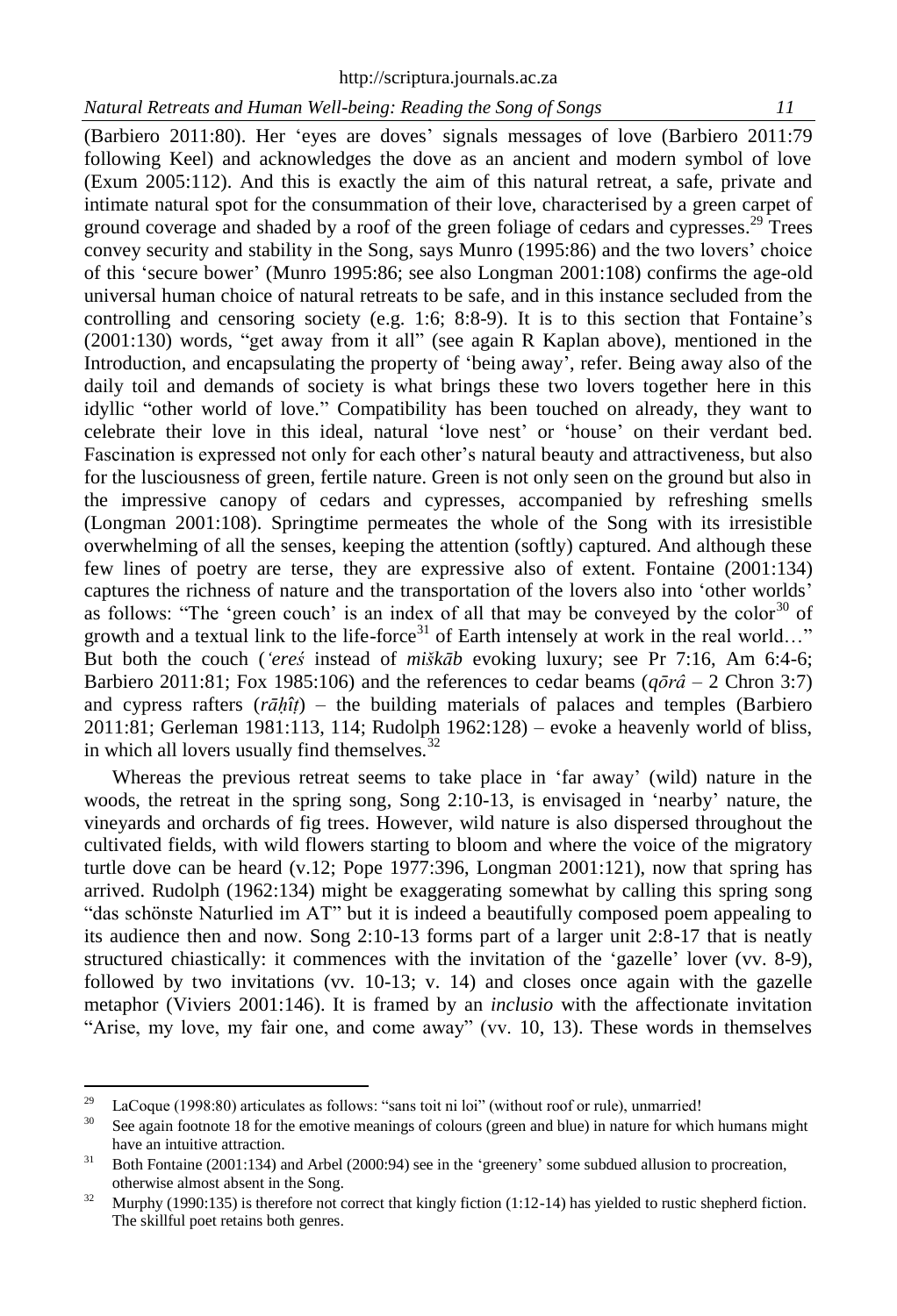form a chiasm (Murphy 1990:140). The invitation to "get away from it all"<sup>33</sup> is expressed emphatically by the words  $l^ek\hat{i}$  *lak*, to be translated 'leave,' 'come out' and not merely as 'come' (Barbiero 2011:111). The property of compatibility of this natural breakaway is not merely the enjoyment of the arrival of beautiful, life-pulsating spring but also an invitation to intimate lovemaking. Everything else in nature 'blooms' and likewise our "vineyards [that] are in bloom" (v. 15; see also the refrain of mutual belonging in v. 16). If the lovebird sings, humans should echo (v. 12). Springtime here heralds the exuberant season of love in encompassing ways (Munro 1995:91; Exum 2005:127). Being away in nature and imitating its celebration of new life and love already extend to 'other worlds.' Fascination with the spring setting is up front, or in the words of Barbiero, the two lovers are to experience and enjoy "…an epiphany of colours, sounds and scents" (2011:112; see also Longman 2001:122). Fascination and wonderment lure towards another, greater reality, which brings us to the full extent. That this spring scene is rich in content and scope, interesting and captivating is clear. It enhances 'connection' to something larger and also reflection, albeit in this instance mostly on the phenomenon of love. Connectedness comes to the fore on two levels, firstly as an intuitive human connectedness to nature<sup>34</sup> which the Song spontaneously portrays in its collapsing of the (mostly Western) divide between human and nature. Humans become nature through metaphor (e.g. the lover as gazelle [vv. 8-9, 17]; the 'beloved' as dove [v. 14]; human 'bodies' become blooming vineyards [v.15]; Barbiero 2011:110) and nature humanlike through personification (turtle dove 'singing' v. 12).<sup>35</sup> When 'incorporating' the beauty of nature humans become 'one body' with nature (Viviers 2001:150), and so become linked to the life-force permeating the earth. A further level of connection implies a deep-seated (conceptual) awareness also of the ultimate life-force, a 'transportation' to a greater whole and the human place in the bigger scheme of things.<sup>36</sup> Towards the climactic end of the Song (8:6-7) we do find a contemplation on the essence of the love force itself.

Whereas with the previous 'going down' to the gardens (6:2) there was doubt whether it was 'real' or imaginary, the 'going down' (same verb *yārad*) or retreat ('being away') to the nut grove in 6:11 points to "…a real visit to a real garden…" (Murphy 1990:179). Gerleman (1981:189), however, reminds us that the border between reality and metaphor in the Song remains thin and permeable. As before, life-pulsating nature becomes the place and metaphor for the lovers' anticipated intimate union (Longman 2001:185; Barbiero 2011:352), the latter which is the purpose (compatibility) also of this 'breakaway.' Song 6:11-12 thus reminds us of the earlier spring retreat, 2:10-13, as well as 6:2-3 where nature elements serve to depict the woman or man, depending who speaks. In regard to the latter it is not clear whether the man or woman speaks – is nature here the vehicle for the man's attractiveness capturing the woman's fascination whilst exploring his body (e.g. Longman 2001:185), or does nature 'image' suggest the desirable woman (e.g. Barbiero 2011:350-

<sup>33</sup> These words are put into the mouth of the man by the woman, and can also reflect her eagerness to escape, in ART jargon, the boring or even depressing, over-familiar cognitive content of being confined 'indoors', especially when compared to the man who is free to go about as he wishes.

 $34$  Barbiero (2011:109) points out how chiasms and enjambment (vv. 10-14 to v.15) subtly undergird "the integration of the lovers into nature." Fox (1985:113) refers to "in our land" (v. 12) as no national bond but "the bond of the individual to the earth … of the individual spirit to nature."

<sup>&</sup>lt;sup>35</sup> Agency applies to nature as a living 'subject' in its own right (Viviers 2001:147) and not a human characteristic only.

<sup>&</sup>lt;sup>36</sup> "The moving aesthetic experience of wonder and awe at Nature's new spring face that the lover anticipates" (Song 2:10-13) unmistakably also points to an overwhelming mystical experience (Landy 1983:178)" (Viviers 2001:152-3).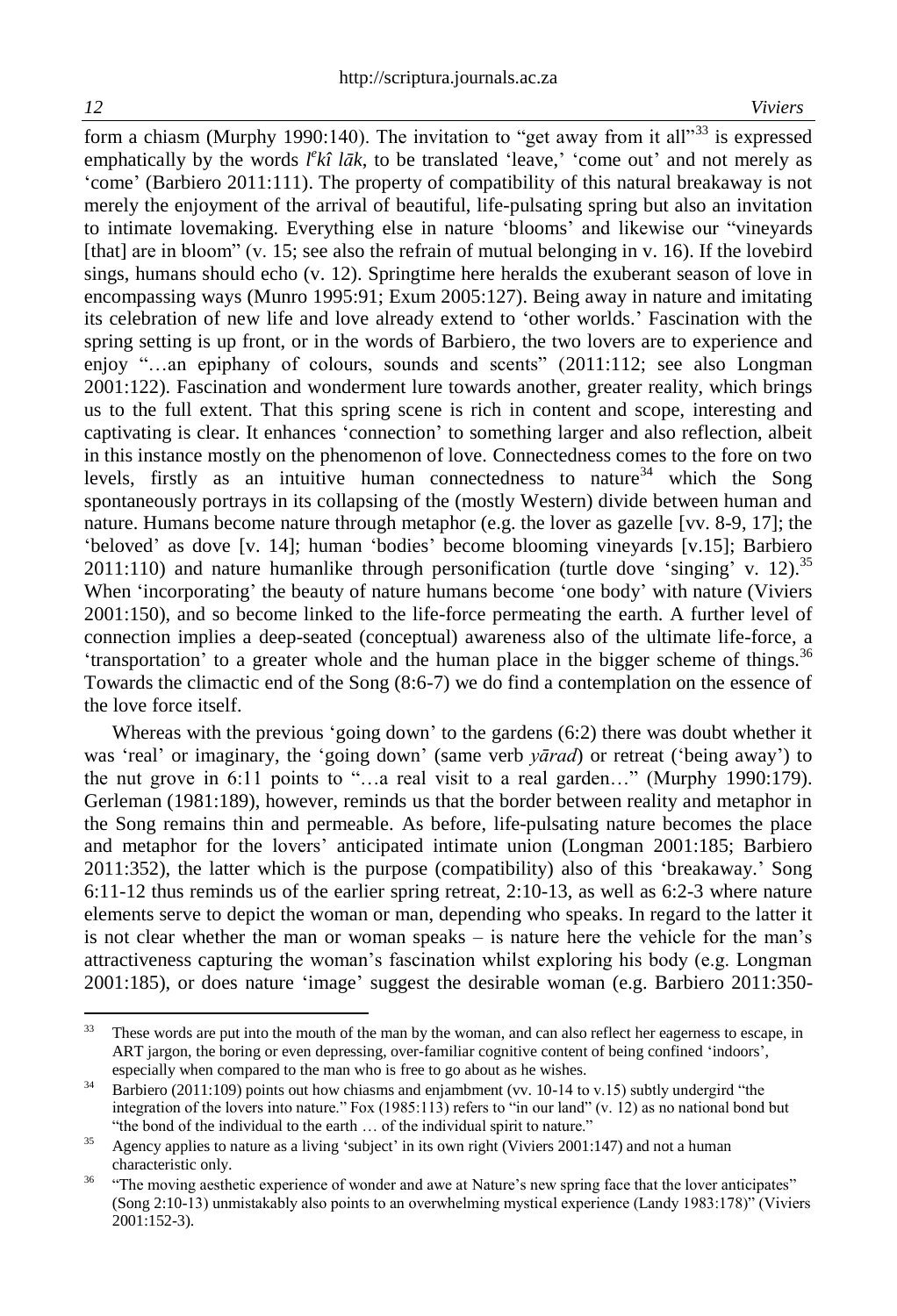$351$ )?<sup>37</sup> For the purpose of this article it would not really matter which one of the two speaks to encapsulate the positive effects of human exposure to nature. I follow Barbiero (2011:351; see, however, Exum 222-224 for strong arguments for both sides), who regards the man as the speaker. The imagery of especially the budding vines and pomegranates describing the woman elsewhere in the Song (e.g. 4:13; 7:9) makes good sense also here in the man's mouth. His fascination with the sights (verb *rā'āh* repeated twice in v. 11) and smells of nature in bloom, including also the greenery of the valley, ravine or stream-bed (*b e ibey hanāḥal*; Pope 1977:579, 582) signalling new life (see colour 'green' above), simultaneously also calls to life his 'blossoming/budding' beloved, to further capture his mind. Barbiero (2011:352) sees in her, 'heaven' (the preceding 6:10) coming down and becoming incarnated in the earthly garden – "…in this simple young woman, heaven is present because love is present." Fascination and extent (linking to the celestial world) go hand in hand. Of all the examples focused on thus far, 6:12 is the clearest example of extent, of nature acting as the catalyser to let the mind wander into a different (conceptual) world. Unfortunately verse 12 is also the most enigmatic verse in the Song, due to the corrupt Masoretic text, and therefore leading to as many emendations as there are scholars who try and make sense of "I do/did not know my soul (it) set me chariots of my princely people" (e.g. Pope's literal translation [1977:584]). Exum emends economically (2005:211,  $224$ -225)<sup>38</sup> to arrive at the following translation: "I did not know myself, carried off amid chariots with a prince" (and opting for the woman as speaker). Munro, who opts for the male speaker, translates: "Before I knew it, she set me among the chariots of my people, as prince," also retaining something of the royal fiction of the Song, the opulent and privileged world of kings, queens and nobles that the lovers often imagine themselves (e.g. 1:9-11; 1:12-14; 3:6-11; 6:4-9). As before, Barbiero (2011:361) brings the heavenly realm into focus. He argues that 'chariots' echo the chariots of Israel which transported Elijah into heaven  $(2 \text{ Ki } 2:12)$ .<sup>39</sup> The same numinous power in action here is personified in the woman and explains the effortless ("Before I knew it…," v. 12) and overwhelming transportation into 'another world.' Whatever meanings diverse emendations might evoke, it is clear that nature has the power to transcend the mind to fascinating other worlds of meaning and signification.

Song 7:12-14, aptly enclosed as a unit through *inclusio* (*dôdî* in 12a and 14d; Barbiero 2011:411), almost echoes 2:10-13 and seems like a deliberate repetition of 6:11 (Murphy 1990:187; see also Rudolph 1962:176). Here the woman entices her lover to come along to the fields, the henna bushes, the blooming vines and pomegranates. Abandoning the city in favour of nature is adequately demonstrated here. This love rendezvous happens in cultivated nature and not in the small villages/towns, as  $k^e p \bar{a} r \hat{i} m$  is sometimes translated, instead of henna flowers (Pope 1977:645; Longman 2001:200; Exum 2005:240; Barbiero

<sup>37</sup> Longman (2001:184 following Pope) points out that the nut imagery can represent both the male and female genitalia.

<sup>&</sup>lt;sup>38</sup> After correctly arguing against proper names such as Amminadab (e.g. LXX, the Vulgate and many commentators) and fully motivating her other choices, Exum (2005:213 notes h and i; 225) states: "But it is also possible, and seems more likely, that the woman is referring to a specific noble or princely man, her lover; compare Fox ('you've placed me in a chariot with a nobleman'); Longman ('my desire had placed me in a chariot with a nobleman'). This is the interpretation I have adopted here, reading *mrkbt* without the *mater lectionis*, as the singular, 'chariot', and *'m* ('with') for *'my* ('my people')."

<sup>39</sup> Longman (2001:187) refers to MJ Mulder who defends the idea of *merkabah* (chariot) mysticism, a late OT development reflected here, as the speaker goes into a trance-like state. Even though not that convincing, it remains interesting (very much so for the purpose of this article) that this verse constantly evokes 'otherworldly' meanings.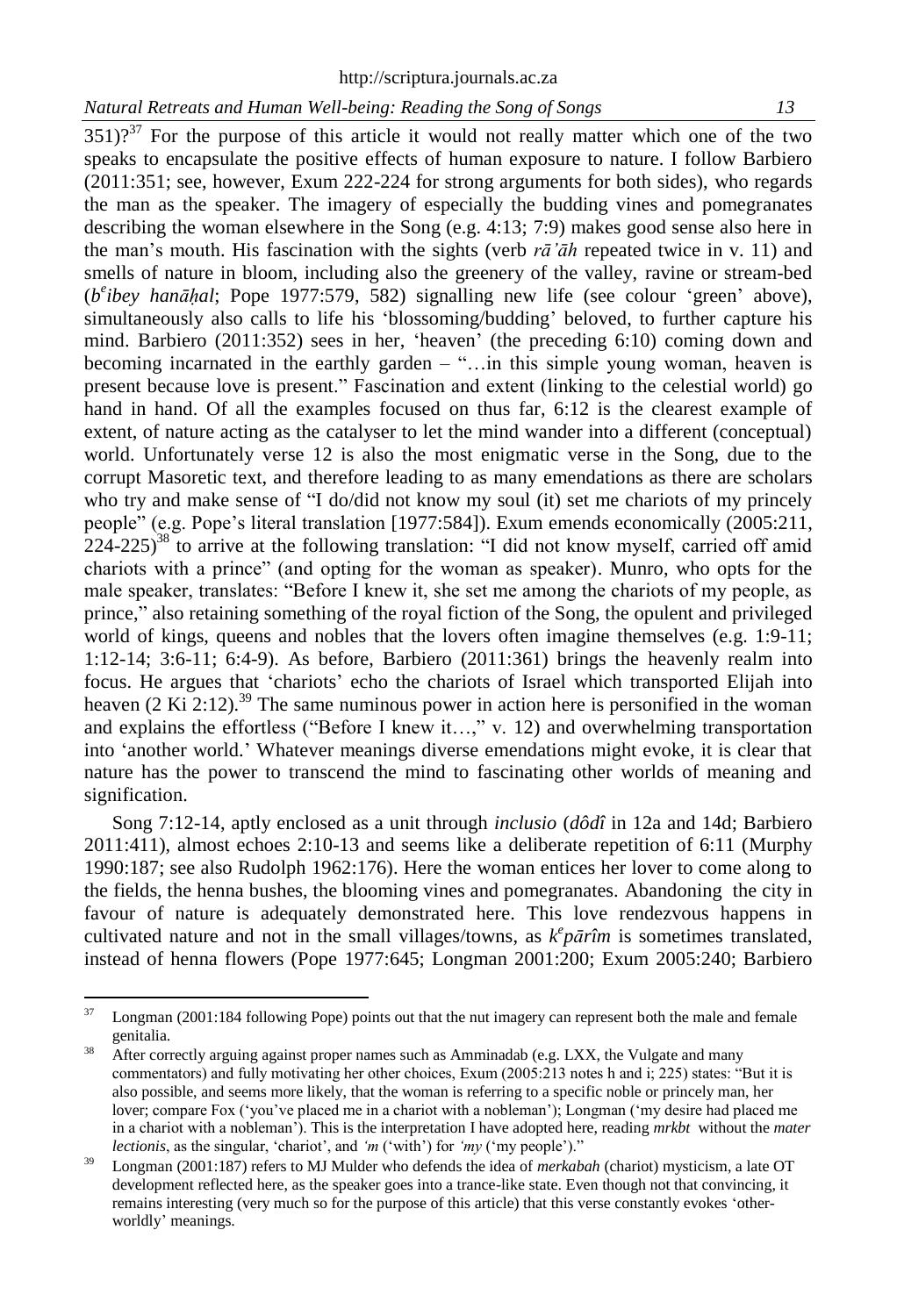$\overline{a}$ 

2011:413). It therefore also calls forth the earlier getting away in Song 1:15-17. The city is a love-unfriendly place and jeopardises the lovers' privacy (e.g. 5:2-7; 8:1; Longman 2001:200; Barbiero 2011:413). The purpose (compatibility) of this retreat is not a simple garden tour but an erotic pleasure trip (Pope 1977:646), it leads to an erotic crescendo (Exum 2005:240; see also Longman 2001:200), where the young woman gives herself in love to her man: v. 12 "...there<sup>40</sup> I will give you my love", v. 13 "...at our door is every delicacy, both new and old, $41$  that I have stored up for you, my lover." As before, fascination with the cycle of blooming nature mirrors, stimulates and enhances the blossoming and fulfilment of the love of the two lovers (Exum 2005:241; Munro 1995:119), eloquently articulated by Fox (1985:165): "The vine has blossomed, the bud opened, the pomegranates bloomed. The fruits of love are ripe for eating." Adding a new plant not mentioned before is the mandrake (love apple) filling the air with its characteristic fragrance, believed in the Mediterranean (and elsewhere) to have aphrodisiac potency (Gn 30:14-16; see especially Pope 1977:648-9). A conspicuous wordplay or paronomasia is created between *dôdî* ('my lover,' vv. 12a and 14d), *dôdîm* ('caresses,' v. 13e) and *dûdā'îm* ('mandrake', v.14 a) (see Barbiero 2011:411), contributing to the atmosphere of love and subtly linking nature and humans. The mandrake invites to love and the woman responds appropriately by giving her lover the 'choice fruits' (herself) she has saved for him (Fox 1985:164). The savouring of the delights of nature and of each other (Exum 2005:241) shows a progression in sensuality: "We pass from 'seeing' (v. 13b), to smelling ('fragrance,' v.14a), to eating ('fruits,' vv. 14b-d)…" (Barbiero 2011:411). Extent, leading to the entering of the wondrous world of love through nature has become clear, and is taken a step further according to Barbiero (2011:421) with his focus on the verb *ṣāpan,* the 'saved/stored' 'choice fruits'  $42$  of the beloved for her lover (v.14). Following Krinetzki he argues that *ṣāpan* also means 'hide' and therefore signals 'mystery.' Couples should always retain some 'mystery' for each other to be discovered in the exploration of their world/universe of love.

Moving to the closing unit of the Song (8:5-14), 8:5 as part of the smaller 8:5-7 is another example of the enjoyment of nature leading to some deep reflection on love itself. The two lovers coming from the wilderness on their way to Jerusalem, reminds of Song 3:6. Wilderness and apple tree imply both wild and cultivated countryside. Wilderness as place spells both danger and death but also the place where the forces of life and love<sup>43</sup> can be sensed and therefore provides a fitting inspiration for the reflection on the force of love itself (vv. 6-7). Under the apple tree,<sup>44</sup> (*šām* 'there' strongly emphasised; Barbiero 2011:449) has both erotic (see also 2:3, 2:5, 7:8; and 1:16-17 'love in the green' [Barbiero 2011:451]) and mythological overtones (Gerleman 1981:215; Pope 1977:663; Murphy 1995:191), and together with *mitrappeqet* ('leaning'; hapax), *'ôrartîkā* ('I rouse you' is erotic here - Munro 1995:84, 123; see also refrain of adjuration 2:7, 3:5, 8:4) and repeated verb *ḥābal* ('conceive'), clearly signal the purpose of this retreat – lovemaking! Fascinated by the awe-inspiring environment and each other whilst 'dallying' (Exum 2005:249) in

<sup>&</sup>lt;sup>40</sup> *šām* (emphatic) carries both the meanings of place and time (Barbiero 2011:416).

<sup>&</sup>lt;sup>41</sup> A clear example of merism, even though the 'old' along with 'new' sounds somewhat strange.<br><sup>42</sup> Barbiero's (2011-420) interpretation of the woman as a personification of the Promised Land t

<sup>42</sup> Barbiero's (2011:420) interpretation of the woman as a personification of the Promised Land through her association with 'choice fruits' (*m<sup>e</sup>gādîm*; see Deut 33:13-16), seems to be reading too much into this term!

<sup>&</sup>lt;sup>43</sup> Astarte, the goddess of love, one amongst many other divinities representing life's forces, is often associated with the desert (Barbiero 2011:146-147, 447).

<sup>&</sup>lt;sup>44</sup> Some commentators refer to this tree as an apricot (e.g. Fox 1985:167) but apples were well-known in Palestine (Exum 2005:114).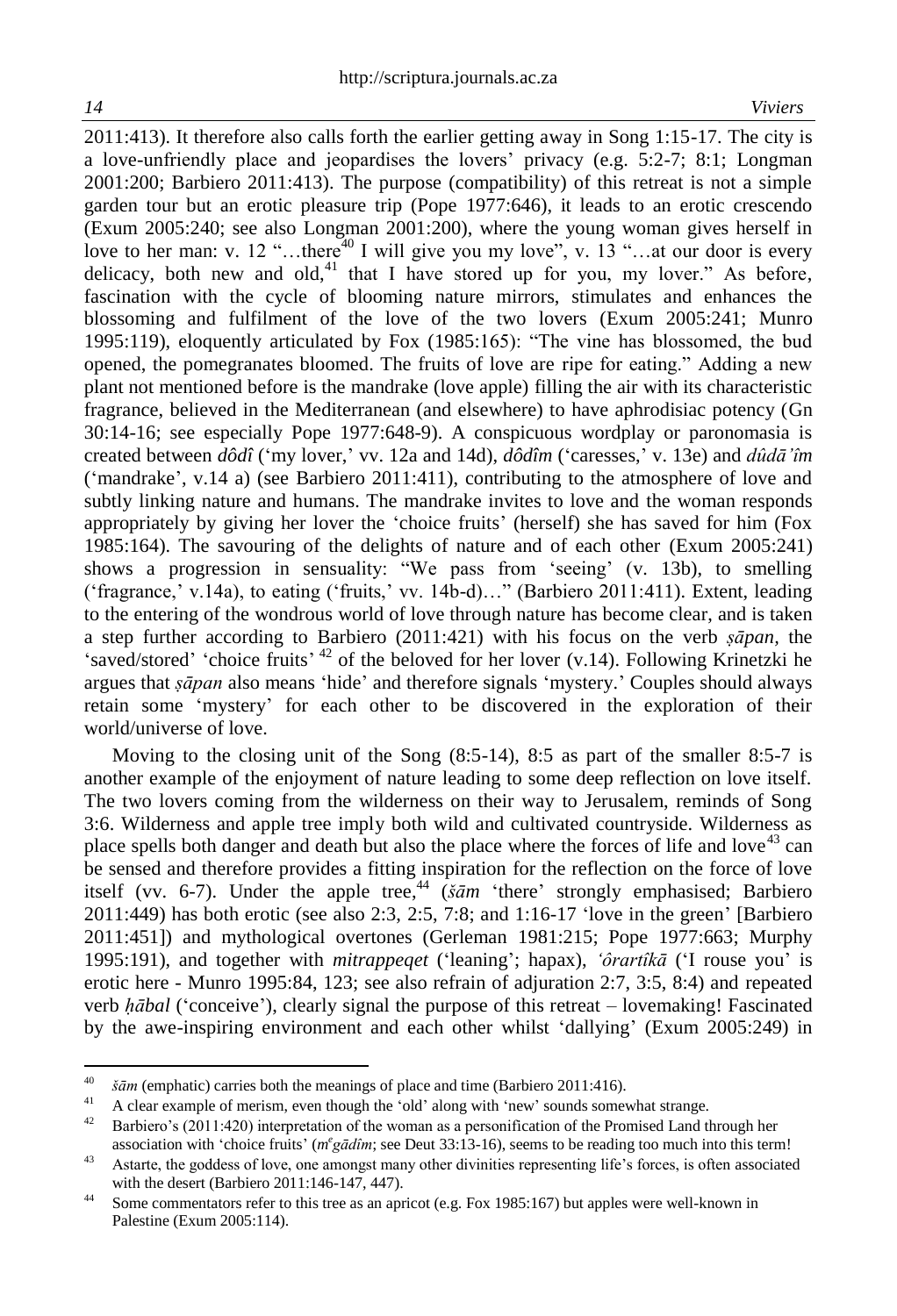nature as we have seen before, confirms the effect of the extent of this particular natural setting. It evokes the transference into other worlds and allows for reflection. When the woman thinks back of the lovemaking, conception and giving birth of the mother (of her lover) at the same place under the apple tree where they now find themselves, he is being born to her for a second time, this time for love! (LaCoque 1998:166 following Lys; Munro 1995:72; Exum 2005:249; Barbiero 2011:452). This retreat does not only transport them into their intimate private world of love but also the universal world of love of all lovers, where the power of love is astounding<sup>45</sup> (v. 6-7). Song 8:6-7 is the climax of the Song and its only didactic/reflective part, which Exum (2005:245) succinctly recapitulates as "…love is experienced as astonishing, overwhelming, confident, undeterred, deep, and strong as death."

The last two verses of the Song, vv.13-14, let it end appropriately in the garden, as a reaffirmation not only of the value of the two lovers' love but also of nature itself. Nature becomes the final inspiring place and 'agent' to uplift these two lovers to higher worlds. Murphy (1990:194) correctly acknowledges the garden to be taken literally ('being away') but wrongfully denies its metaphoric overtones – garden is (as before) both place and women as expressed by her 'Kosename' (pet name), 'garden dweller' (Gerleman 1981:223; Fox 1985:176). And the purpose (compatibility) of this last retreat is an 'erotic imperative' (Exum 2005:261), expressed by both the man and woman in dialogue. He, along with his companions, wants to hear her sweet voice (v. 13; see again 2:14) and she wants him to return to her – the 'spice–laden mountains' like a virile young gazelle or deer. It is unsure whether the companions are the daughters of Jerusalem (so Munro 1995:110). It seems, however, more probable that they are the friends of the man in their dual role of competitors or supporters (see 1:7; 2:15; 3:7 ff.; Longman 2001:221) representing society (including the daughters of Jerusalem) (Barbiero 2011:496; Exum 2005:262). Fascination during this retreat comes to the fore through sound (voice of the woman), sight (the lively gazelle) and markedly through smell (taste and touch implied) of the women's delectable body, she being the mountains of spices (Murphy 1990:200). The latter recalls *inter alia* her breasts (4:6 – her mountain of myrrh and hill of incense; see also 1:13), she as 'garden' (5:12-5:1) and her fragrant garments (4:11). The rich extent or scope of these natural elements takes the mind to far and exotic places from where these delicacies originate (Munro 1995:137). And it evokes the truth of the cycle of love that never ends. This comes aptly to the fore with the summons of the beloved to her lover with the word *bāraḥ*. It usually means 'going away' but here in verse 14 it assumes the meaning of "take flight …to me" (Exum 2005:262; see also Fox 1985:177). And so the Song ends open-ended, always playing love's game of hide and seek (Munro 1995:89; LaCoque 1998:190); and similarly, also our experience of nature, constantly stirred by it to wander into (conceptual) other worlds and always returning to it to be inspired anew.

## **Conclusion**

The Song of Songs is not only a love-friendly book but markedly also a nature-friendly book. As it idyllically describes the phenomenon of love it simultaneously resonates with nature as a 'partner' in discovering and enjoying this gift of life. The two lovers' happiness is conspicuous as they break away to nature to escape stressful societal pressure or are

<sup>45</sup> This acknowledgement of the power of love reflects the emotion of awe. Awe at its core has to do with hierarchy, of subordinates looking up to a powerful superior person, animal or phenomenon, in this case love (Keltner & Haidt 2003).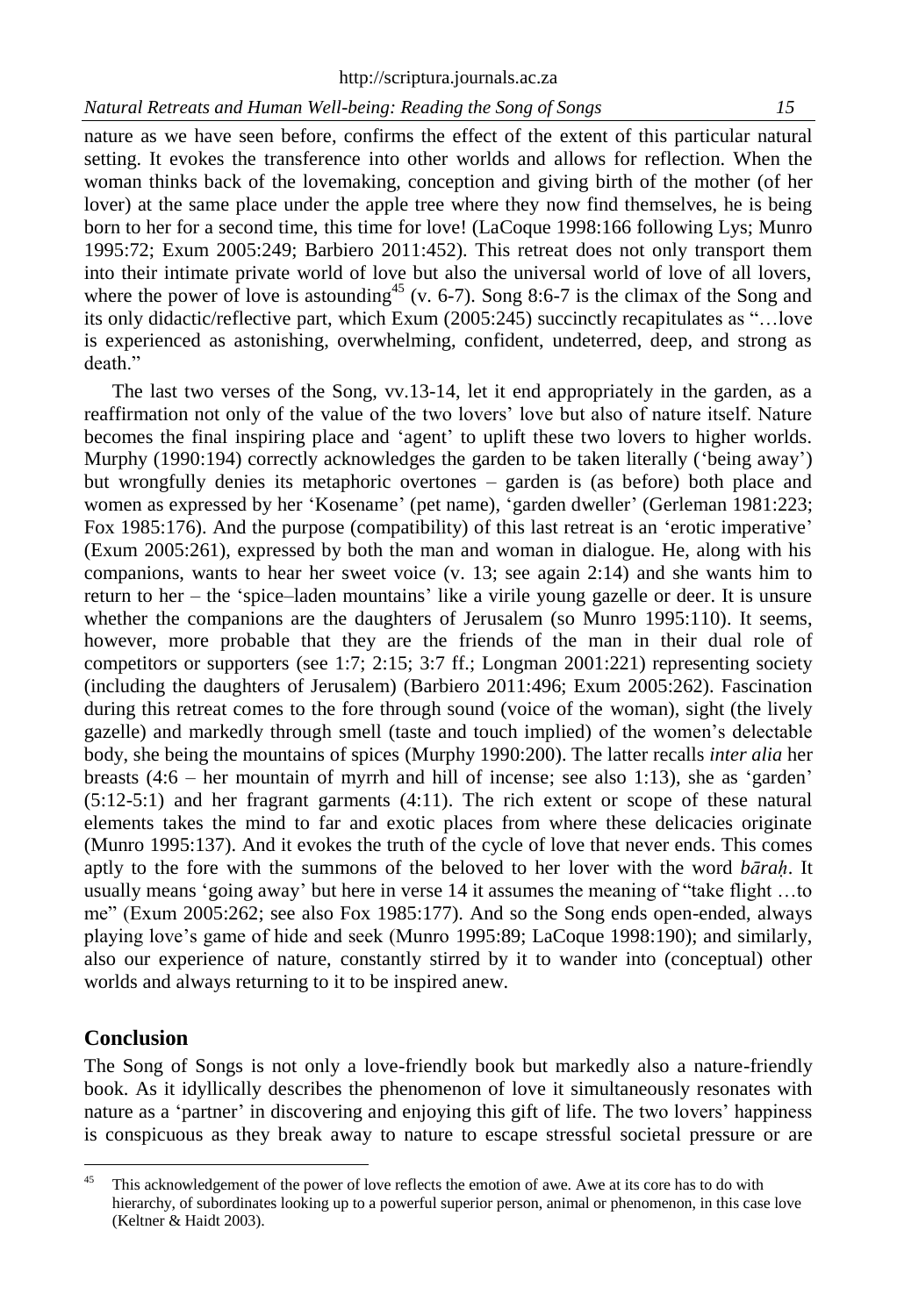merely young and in love. It is in and with nature that they pursue and enjoy their love, become fascinated and reflect on the force of love and life. The Song intuitively adheres to all four ART properties that nature requires to contribute to humans' overall welfare: 'being away' (new cognitive content of nature exposure), compatibility (nature as ideal setting for love), fascination (especially with blooming/budding spring time) and extent (nature's rich content to facilitate mind-wandering and contemplation). Their small intimate universe connects them to the greater world in which all lovers find themselves. In similar vein our ancient forebears (e.g. great thinkers) realised the shaping and replenishing value of villas, gardens and nature and enhancing contemplation and overall well-being.

Attention Restoration Theory is a sound theory with a firm empirical basis. It provides an attractive explanation of how the human mind replenishes itself to ensure overall human well-being. Where it initially endeavoured to explain directed attention fatigue, it became applied and extended to diverse fields (medicine, architecture, town planning, environmental studies, education), and notably emphasises the overall 'healing' effects of nature. Nature is acknowledged and embraced as a 'partner' in this healing process and confirms our deep-seated bond with the natural world, which is all around us (even in the big cities) and of which we are an integral part.

# **BIBLIOGRAPHY**

- Arbel, DV 2000. "My Vineyard, my Very Own, is for Myself," pp. 90-101 in Brenner, A & Fontaine, C (eds.), *The Song of Songs*. The Feminist Companion to the Bible (Second Series). Sheffield: Sheffield Academic Press.
- Barbiero, G 2011. *Song of Songs: A Close Reading. Tr. M Tait.* Supplements to Vetus Testamentum, 144. Leiden: Brill.
- Berger, R & McLeod, J 2006. Incorporating Nature into Therapy: A Framework for Practice. *Journal of Systematic Therapies* 25(2):80-94.
- Berman, MG, Jonides, J & Kaplan, S 2008. The Cognitive Benefits of Interacting with Nature. *Psychological Science* 19(12):1207-1212.
- Berman, MG, Kross, E, Krpan, KM, Askren, MK, Burson, A, Deldin, PJ, Kaplan, S, Sherdell, L, Gotlib, IH & Jonides, J 2012. Interacting with Nature Improves Cognition and Affect for Individuals with Depression. *Journal of Affective Disorders* 140:300-305.
- Berto, R 2005. Exposure to Restorative Environments Helps Restore Attentional Capacity. *Journal of Environmental Psychology* 25:249-259.
- Burch, JG 2012. Dementia Garden Design: A Framework to Facilitate Kaplans' Attention Restoration Theory (A.R.T.) in Environments of Care. Master of Landscape Architecture, Kansas State University, Manhattan.
- Chang, C-Y, Chen, P-K, Hammitt, WE & Machnik, L 2007. Psychophysiological Responses and Restorative Values of Wilderness Environments. *USDA Forest Service Proceedings RMRS-P-49*:479-484.
- Clines, DJA 1994. Why is there a Song of Songs and What Does it Do to You When You Read it? *Jian Dao* 1:3-27.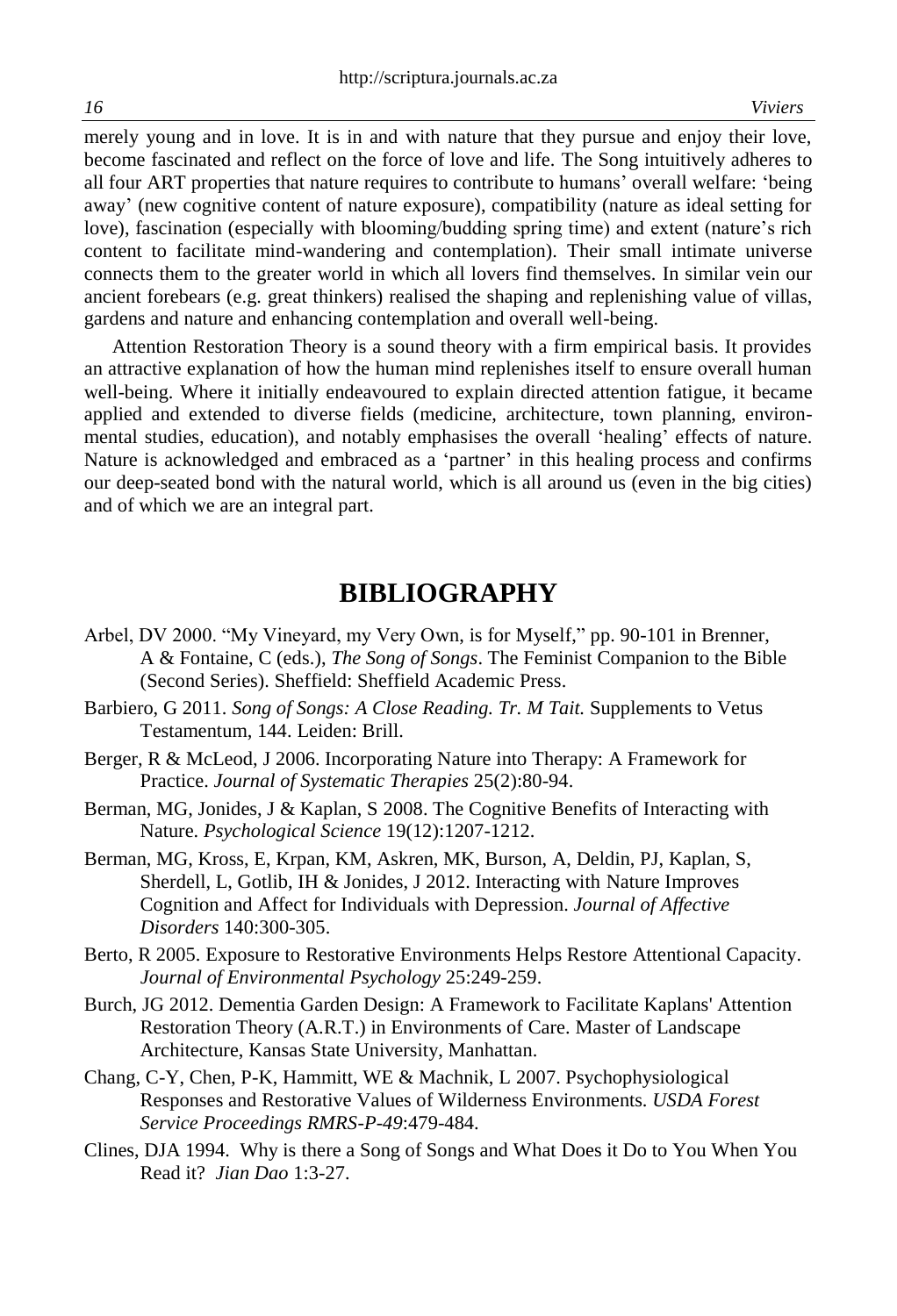- De Kort, YAW, Meijnders, AL, Sponselee, AAG & Ijsselsteijn, WA 2006. What's Wrong with Virtual Trees? Restoring from Stress in a Mediated Evironment. *Journal of Environmental Psychology* 26:309-320.
- De Young, R 2010. Restoring Mental Vitality in an Endangered World: Reflections on the Benefits of Walking. *Ecopsychology* 2(1):13-22.
- Exum, JC 2005. *Song of Songs: A Commentary.* Old Testament Library. Louisville: Westminster John Knox Press.
- Felsten, G 2009. Where to Take a Break on the College Campus: An Attention Restoration Theory Perspective. *Journal of Environmental Psychology* 29:160-167.
- Fontaine, CR 2001. "Go forth into the fields": An Earth-centred Reading of the Song of Songs, pp. 126-142 in Habel, NC & Wurst, S (eds.), *The Earth Story in Wisdom Traditions.* The Earth Bible, 3. Sheffield: Sheffield Academic Press.
- Fox, M V 1985. *The Song of Songs and Ancient Egyptian Love Songs.* Madison: University of Wisconsin Press.
- Frumkin, H 2001. Beyond Toxicity: Human Health and the Environment. *American Journal of Preventative Medicine* 20(3):234-240.
- Gerleman, G 1981. *Ruth. Das Hohelied.* 2. Aufl. Biblische Kommentar zum Alten Testament, XVIII. Neukirchen-Vluyn: Neukirchener Verlag.
- Habel, N 2011. *The Birth, the Curse and the Greening of Earth: An Ecological Reading of Genesis 1-11.* The Earth Bible Commentary. Sheffield: Sheffield Phoenix Press.
- Hägerhall, C 2014. Biophilia and the Fractal Geometry of Nature. Accessed on 20 March 2015 from [www.cemusstudent.se/wp-content/.../C-Hägerhäll-Uppsala-21](http://www.cemusstudent.se/wp-content/.../C-Hägerhäll-Uppsala-21-mars-) [mars2](http://www.cemusstudent.se/wp-content/.../C-Hägerhäll-Uppsala-21-mars-)014.pdf
- Hartig, T (s.a.) Toward Understanding the Restorative Environment as a Health Resource. Accessed on 23 March 2015 from www.openspace.eca.ed.ac.uk/conference/proceedings/PDF/Hartig.pdf
- Herzog, TR, Maguire, CP & Nebel, MB 2003. Assessing the Restorative Components of Environments. *Journal of Environmental Psychology* 23:159-170.
- Herzog, TR, Ouellette, P, Rolens, JR & Koenigs, AM 2010. Houses of Worship as Restorative Environments. *Environment and Behavior* 42(4):395-419.
- Kaplan, R 2001. The Nature of the View from Home: Psychological Benefits. *Environment and Behavior* 33(4):507-542.
- Kaplan, R & Kaplan, S 1989. *The Experience of Nature: A Psychological Perspective.*  Cambridge: Cambridge University Press.
- Kaplan, S 1995. The Restorative Benefits of Nature: Toward an Integrative Framework. *Journal of Environmental Psychology* 15:169-182.
- Kaplan, S 2001. Meditation, Restoration and the Management of Mental Fatigue. *Environment and Behavior* 33:1-16.
- Kaplan, S & Berman, MG 2010. Directed Attention as a Common Resource for Executive Functioning and Self-regulation. *Perspectives on Psychological Science* 5(1):43-57.
- Kellert, SR 1993. The Biological Basis for Human Values of Nature, pp. 42-69 in Kellert, SR & Wilson, EO (eds.), *The Biophilia Hypothesis*. Washington: Island Press.
- Keltner, D & Haidt, J 2003. Approaching Awe, a Moral, Spiritual, and Aesthetic Emotion. *Cognition and Emotion* 17 (2):297-314.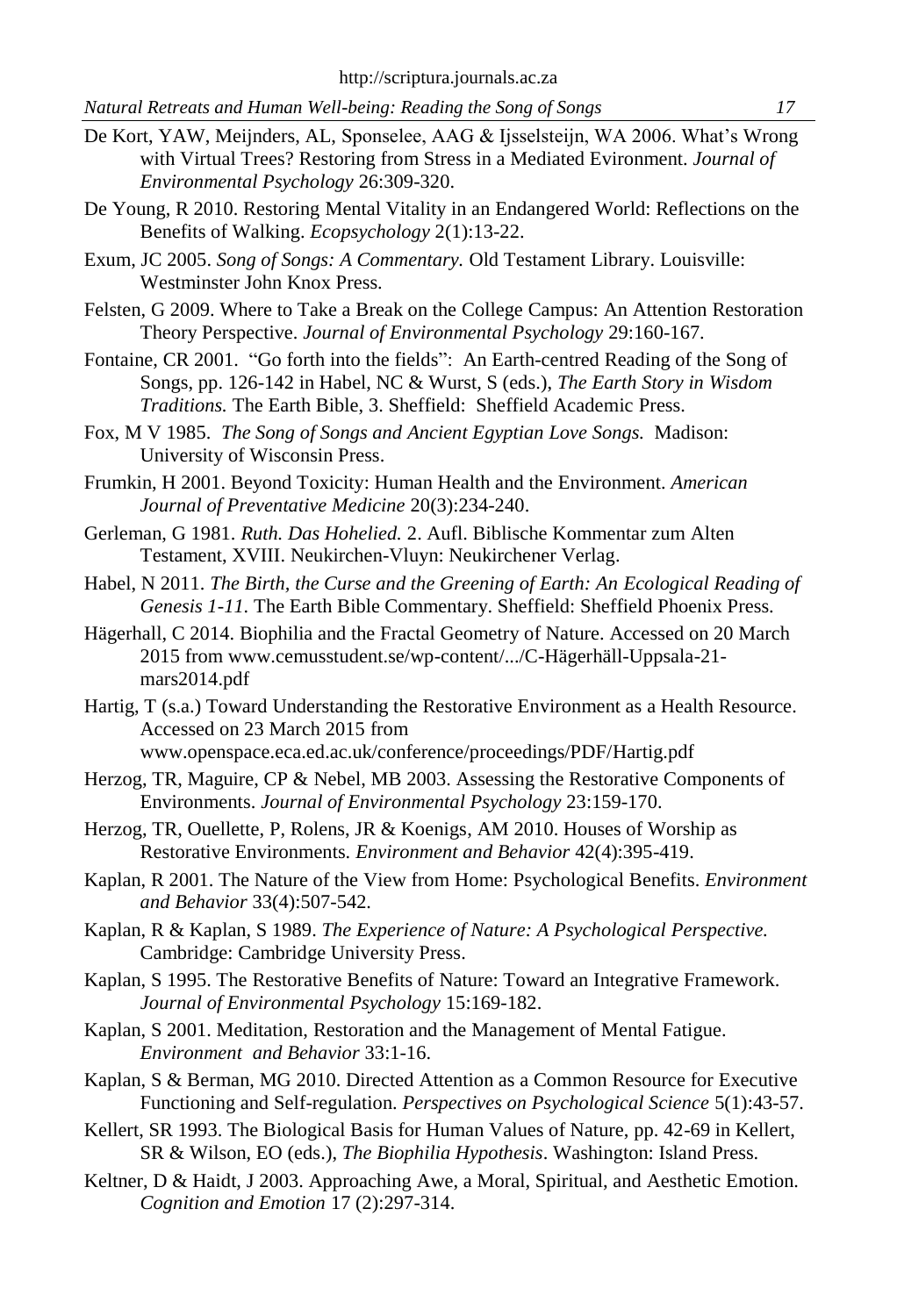- LaCoque, A 1998. *Romance she Wrote: A Hermeneutical Essay on the Song of Songs.*  Harrisburg: Trinity Press International.
- Landy, F 1983. *Paradoxes of Paradise: Identity and Difference in the Song of Songs.*  Bible Literature 7. Sheffield: Almond Press.
- Longman III, T 2001. *Song of Songs.* New International Commentary on the Old Testament. Grand Rapids: Michigan.
- Mayer, FS, Frantz, CMP, Bruehlman-Senecal, E & Dolliver, K 2009. Why is Nature Beneficial? *Environment and Behavior* 4(5):607-643.
- Melson, GF 2013. Children and Wild Animals, pp. 93-118 in Kahn Jr, PH, Hasbach, P & Ruckert, J (eds.), *The Rediscovery of the Wild.* Cambridge, MA: MIT Press.
- Meyers C 1988. *Discovering Eve: Ancient Israelite Women in Context.* New York: Oxford University Press.
- Michaelis, J 2011. *The Restorative Effects of Color and Environment Type on Cognitive Functioning*. Master of Science, University of Central Florida, Orlando.
- Munro, JM 1995. *Spikenard and Saffron: A Study in the Poetic Language of the Song of Songs.* Journal for the Study of the Old Testament Supplement Series 203. Sheffield:Sheffield Academic Press.
- Murphy, RE 1990. *The Song of Songs: A Commentary on the Book of Canticles or the Song of Songs.* Hermeneia. Minneapolis: Augsburg Fortress.
- Myers Jr, OE, Saunders, CD, & Birjulin, AA 2004. Emotional Dimensions of Watching Zoo Animals: An Experience Sampling Study Building on Insights from Psychology. *Curator* 47(3):299-321.
- Pearson, DG & Craig, T 2014. The Great Outdoors? Exploring the Mental Health Benefits of Natural Environments. *Frontiers in Psychology* 5.
- Internet Front. Psychol. 5:1178.doi.10.3389/fpsyg.2014.01178
- Polaski, DC 1997. "What will ye See in the Shulammite? Women, Power and Panopticism in the Song of Songs'. *Biblical Interpretation* 5:64-81.
- Pope, MH 1977. *Song of Songs: A new translation with introduction and Commentary.* Anchor Bible 7C. New York: Doubleday.
- Rudolph, W 1962. *Das Buch Ruth. Das Hohe Lied. Die Klagelieder*. Kommentar zum Alten Testament, XVII 1-3. Gütersloh: Gütersloher Verlaghaus Gerd Mohn.
- Sato, I & Conner, TS 2013. The Quality of Time in Nature: How Fascination Explains and Enhances the Relationship between Nature Experiences and Daily Affect. *Ecopsychology* 5(3):197-204.
- Thielen, A & Diller (s.a.) Through the Lens of Attention Restoration Theory: The Pursuit of Learning in Gardens throughout History. *Undergraduate Research Journal High School Series* (2002-2014) 11:1-10.
- Taylor, AF, Kuo, FE & Sullivan, WC 2001. Coping with ADD: The Surprising Connection to Green Play Settings. *Environment and Behavior* 33(1):54-77.
- Taylor, AF & Kuo, FE 2009. Children with Attention Deficits Concentrate Better after Walk in Park. *Journal for Attention Disorders* 12(5):402-409.
- Ulrich, RS 1984. View through a Window may Influence Recovery from Surgery. *Science* 224, 420-422.